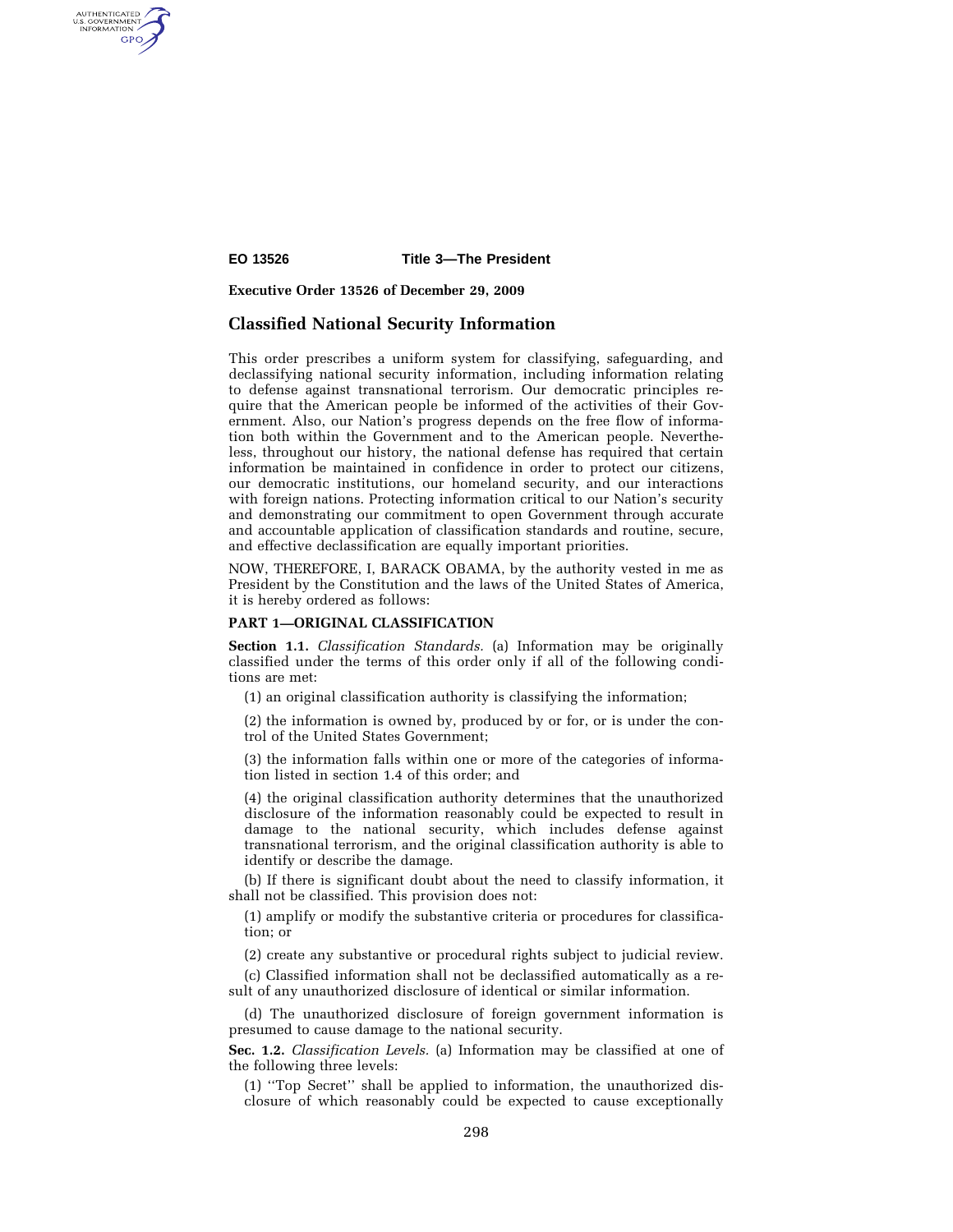grave damage to the national security that the original classification authority is able to identify or describe.

(2) ''Secret'' shall be applied to information, the unauthorized disclosure of which reasonably could be expected to cause serious damage to the national security that the original classification authority is able to identify or describe.

(3) ''Confidential'' shall be applied to information, the unauthorized disclosure of which reasonably could be expected to cause damage to the national security that the original classification authority is able to identify or describe.

(b) Except as otherwise provided by statute, no other terms shall be used to identify United States classified information.

(c) If there is significant doubt about the appropriate level of classification, it shall be classified at the lower level.

**Sec. 1.3.** *Classification Authority.* (a) The authority to classify information originally may be exercised only by:

(1) the President and the Vice President;

(2) agency heads and officials designated by the President; and

(3) United States Government officials delegated this authority pursuant to paragraph (c) of this section.

(b) Officials authorized to classify information at a specified level are also authorized to classify information at a lower level.

(c) Delegation of original classification authority.

(1) Delegations of original classification authority shall be limited to the minimum required to administer this order. Agency heads are responsible for ensuring that designated subordinate officials have a demonstrable and continuing need to exercise this authority.

(2) ''Top Secret'' original classification authority may be delegated only by the President, the Vice President, or an agency head or official designated pursuant to paragraph (a)(2) of this section.

(3) ''Secret'' or ''Confidential'' original classification authority may be delegated only by the President, the Vice President, an agency head or official designated pursuant to paragraph (a)(2) of this section, or the senior agency official designated under section 5.4(d) of this order, provided that official has been delegated ''Top Secret'' original classification authority by the agency head.

(4) Each delegation of original classification authority shall be in writing and the authority shall not be redelegated except as provided in this order. Each delegation shall identify the official by name or position.

(5) Delegations of original classification authority shall be reported or made available by name or position to the Director of the Information Security Oversight Office.

(d) All original classification authorities must receive training in proper classification (including the avoidance of over-classification) and declassification as provided in this order and its implementing directives at least once a calendar year. Such training must include instruction on the proper safeguarding of classified information and on the sanctions in section 5.5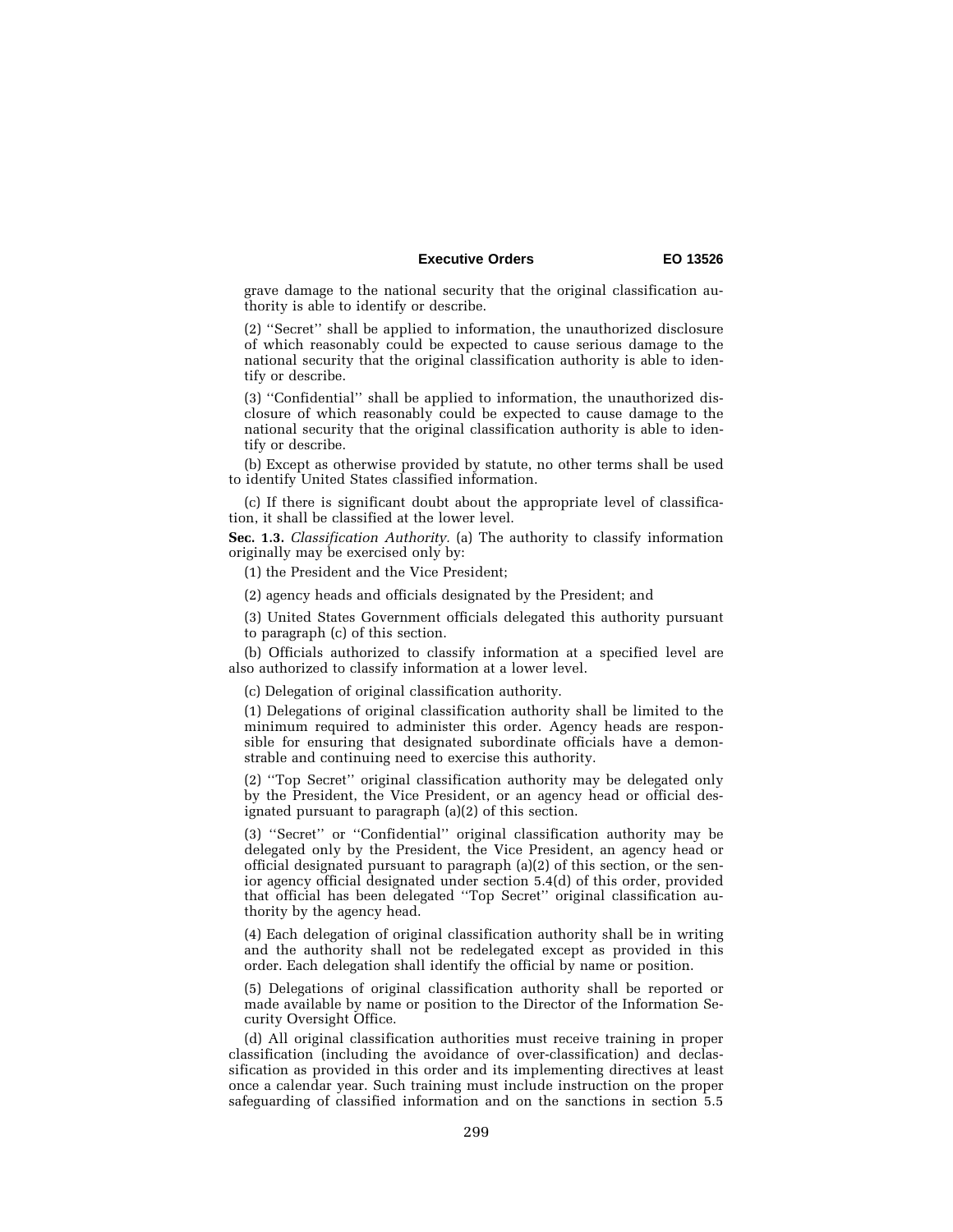of this order that may be brought against an individual who fails to classify information properly or protect classified information from unauthorized disclosure. Original classification authorities who do not receive such mandatory training at least once within a calendar year shall have their classification authority suspended by the agency head or the senior agency official designated under section 5.4(d) of this order until such training has taken place. A waiver may be granted by the agency head, the deputy agency head, or the senior agency official if an individual is unable to receive such training due to unavoidable circumstances. Whenever a waiver is granted, the individual shall receive such training as soon as practicable.

(e) Exceptional cases. When an employee, government contractor, licensee, certificate holder, or grantee of an agency who does not have original classification authority originates information believed by that person to require classification, the information shall be protected in a manner consistent with this order and its implementing directives. The information shall be transmitted promptly as provided under this order or its implementing directives to the agency that has appropriate subject matter interest and classification authority with respect to this information. That agency shall decide within 30 days whether to classify this information.

**Sec. 1.4.** *Classification Categories.* Information shall not be considered for classification unless its unauthorized disclosure could reasonably be expected to cause identifiable or describable damage to the national security in accordance with section 1.2 of this order, and it pertains to one or more of the following:

(a) military plans, weapons systems, or operations;

(b) foreign government information;

(c) intelligence activities (including covert action), intelligence sources or methods, or cryptology;

(d) foreign relations or foreign activities of the United States, including confidential sources;

(e) scientific, technological, or economic matters relating to the national security;

(f) United States Government programs for safeguarding nuclear materials or facilities;

(g) vulnerabilities or capabilities of systems, installations, infrastructures, projects, plans, or protection services relating to the national security; or (h) the development, production, or use of weapons of mass destruction.

**Sec. 1.5.** *Duration of Classification.* (a) At the time of original classification, the original classification authority shall establish a specific date or event for declassification based on the duration of the national security sensitivity of the information. Upon reaching the date or event, the information shall be automatically declassified. Except for information that should clearly and demonstrably be expected to reveal the identity of a confidential human source or a human intelligence source or key design concepts of weapons of mass destruction, the date or event shall not exceed the time frame established in paragraph (b) of this section.

(b) If the original classification authority cannot determine an earlier specific date or event for declassification, information shall be marked for declassification 10 years from the date of the original decision, unless the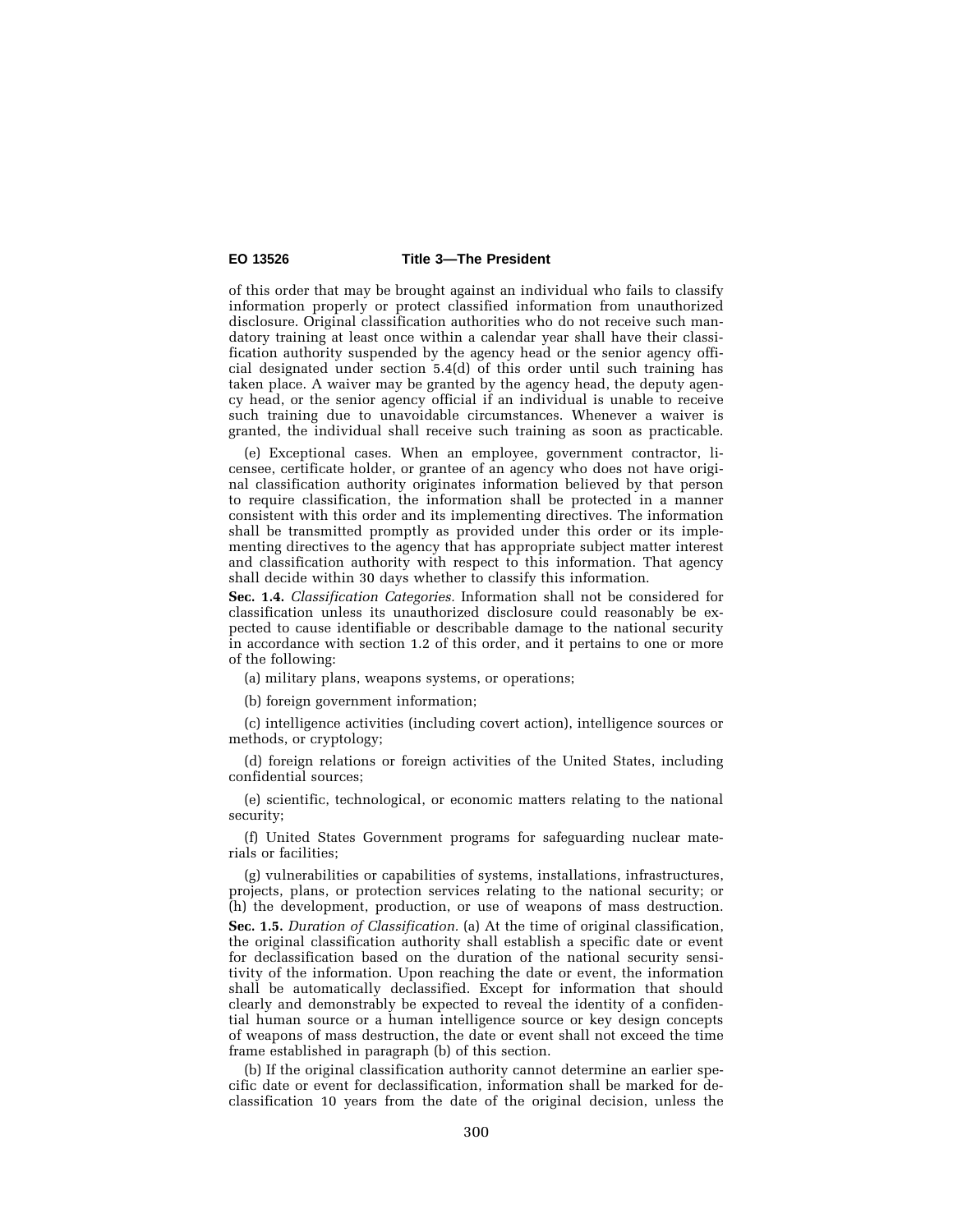original classification authority otherwise determines that the sensitivity of the information requires that it be marked for declassification for up to 25 years from the date of the original decision.

(c) An original classification authority may extend the duration of classification up to 25 years from the date of origin of the document, change the level of classification, or reclassify specific information only when the standards and procedures for classifying information under this order are followed.

(d) No information may remain classified indefinitely. Information marked for an indefinite duration of classification under predecessor orders, for example, marked as ''Originating Agency's Determination Required,'' or classified information that contains incomplete declassification instructions or lacks declassification instructions shall be declassified in accordance with part 3 of this order.

**Sec. 1.6.** *Identification and Markings.* (a) At the time of original classification, the following shall be indicated in a manner that is immediately apparent:

(1) one of the three classification levels defined in section 1.2 of this order;

(2) the identity, by name and position, or by personal identifier, of the original classification authority;

(3) the agency and office of origin, if not otherwise evident;

(4) declassification instructions, which shall indicate one of the following:

(A) the date or event for declassification, as prescribed in section  $1.5(a);$ 

(B) the date that is 10 years from the date of original classification, as prescribed in section 1.5(b);

(C) the date that is up to 25 years from the date of original classification, as prescribed in section 1.5(b); or

(D) in the case of information that should clearly and demonstrably be expected to reveal the identity of a confidential human source or a human intelligence source or key design concepts of weapons of mass destruction, the marking prescribed in implementing directives issued pursuant to this order; and

(5) a concise reason for classification that, at a minimum, cites the applicable classification categories in section 1.4 of this order.

(b) Specific information required in paragraph (a) of this section may be excluded if it would reveal additional classified information.

(c) With respect to each classified document, the agency originating the document shall, by marking or other means, indicate which portions are classified, with the applicable classification level, and which portions are unclassified. In accordance with standards prescribed in directives issued under this order, the Director of the Information Security Oversight Office may grant and revoke temporary waivers of this requirement. The Director shall revoke any waiver upon a finding of abuse.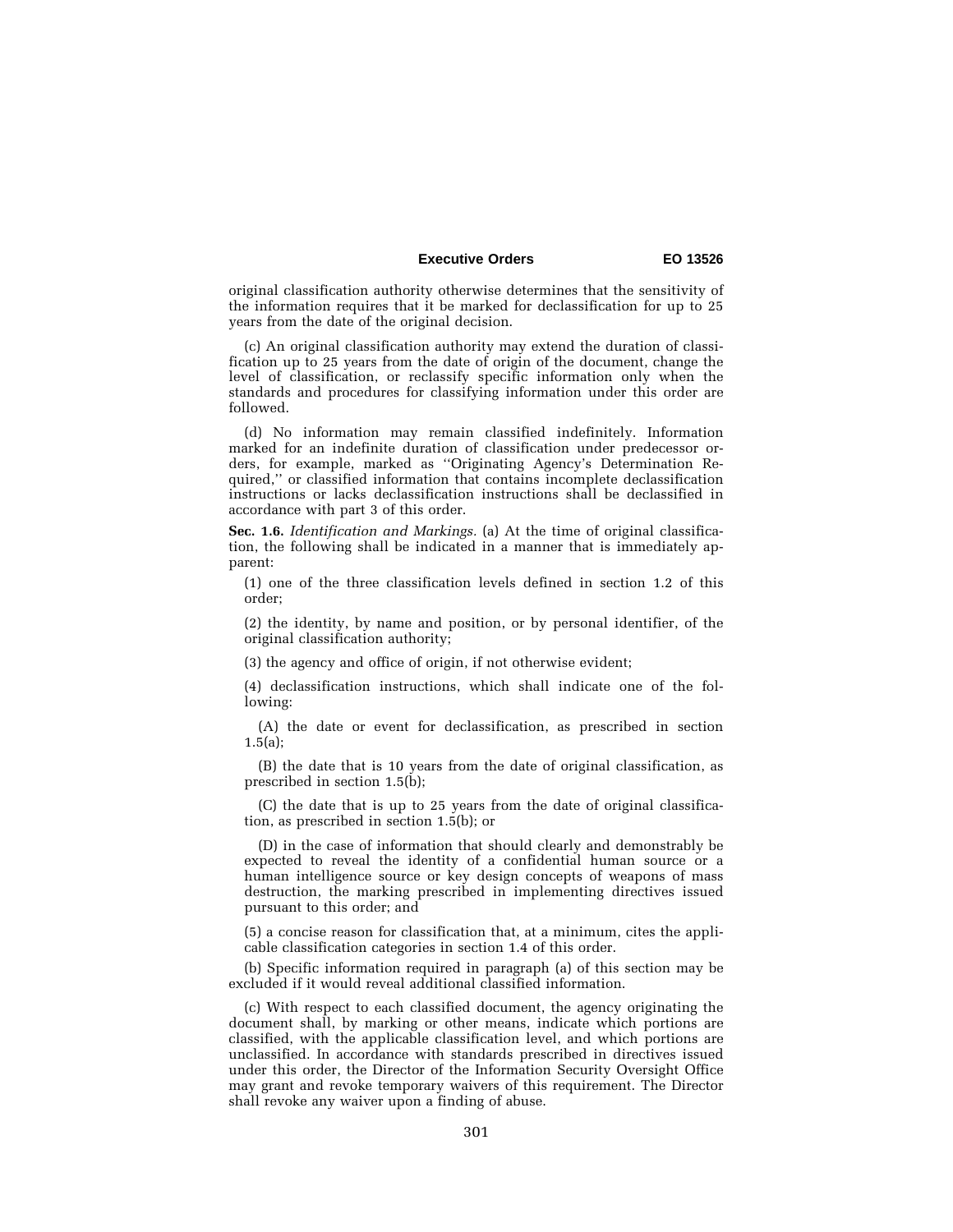(d) Markings or other indicia implementing the provisions of this order, including abbreviations and requirements to safeguard classified working papers, shall conform to the standards prescribed in implementing directives issued pursuant to this order.

(e) Foreign government information shall retain its original classification markings or shall be assigned a U.S. classification that provides a degree of protection at least equivalent to that required by the entity that furnished the information. Foreign government information retaining its original classification markings need not be assigned a U.S. classification marking provided that the responsible agency determines that the foreign government markings are adequate to meet the purposes served by U.S. classification markings.

(f) Information assigned a level of classification under this or predecessor orders shall be considered as classified at that level of classification despite the omission of other required markings. Whenever such information is used in the derivative classification process or is reviewed for possible declassification, holders of such information shall coordinate with an appropriate classification authority for the application of omitted markings.

(g) The classification authority shall, whenever practicable, use a classified addendum whenever classified information constitutes a small portion of an otherwise unclassified document or prepare a product to allow for dissemination at the lowest level of classification possible or in unclassified form.

(h) Prior to public release, all declassified records shall be appropriately marked to reflect their declassification.

**Sec. 1.7.** *Classification Prohibitions and Limitations.* (a) In no case shall information be classified, continue to be maintained as classified, or fail to be declassified in order to:

(1) conceal violations of law, inefficiency, or administrative error;

(2) prevent embarrassment to a person, organization, or agency;

(3) restrain competition; or

(4) prevent or delay the release of information that does not require protection in the interest of the national security.

(b) Basic scientific research information not clearly related to the national security shall not be classified.

(c) Information may not be reclassified after declassification and release to the public under proper authority unless:

(1) the reclassification is personally approved in writing by the agency head based on a document-by-document determination by the agency that reclassification is required to prevent significant and demonstrable damage to the national security;

(2) the information may be reasonably recovered without bringing undue attention to the information;

(3) the reclassification action is reported promptly to the Assistant to the President for National Security Affairs (National Security Advisor) and the Director of the Information Security Oversight Office; and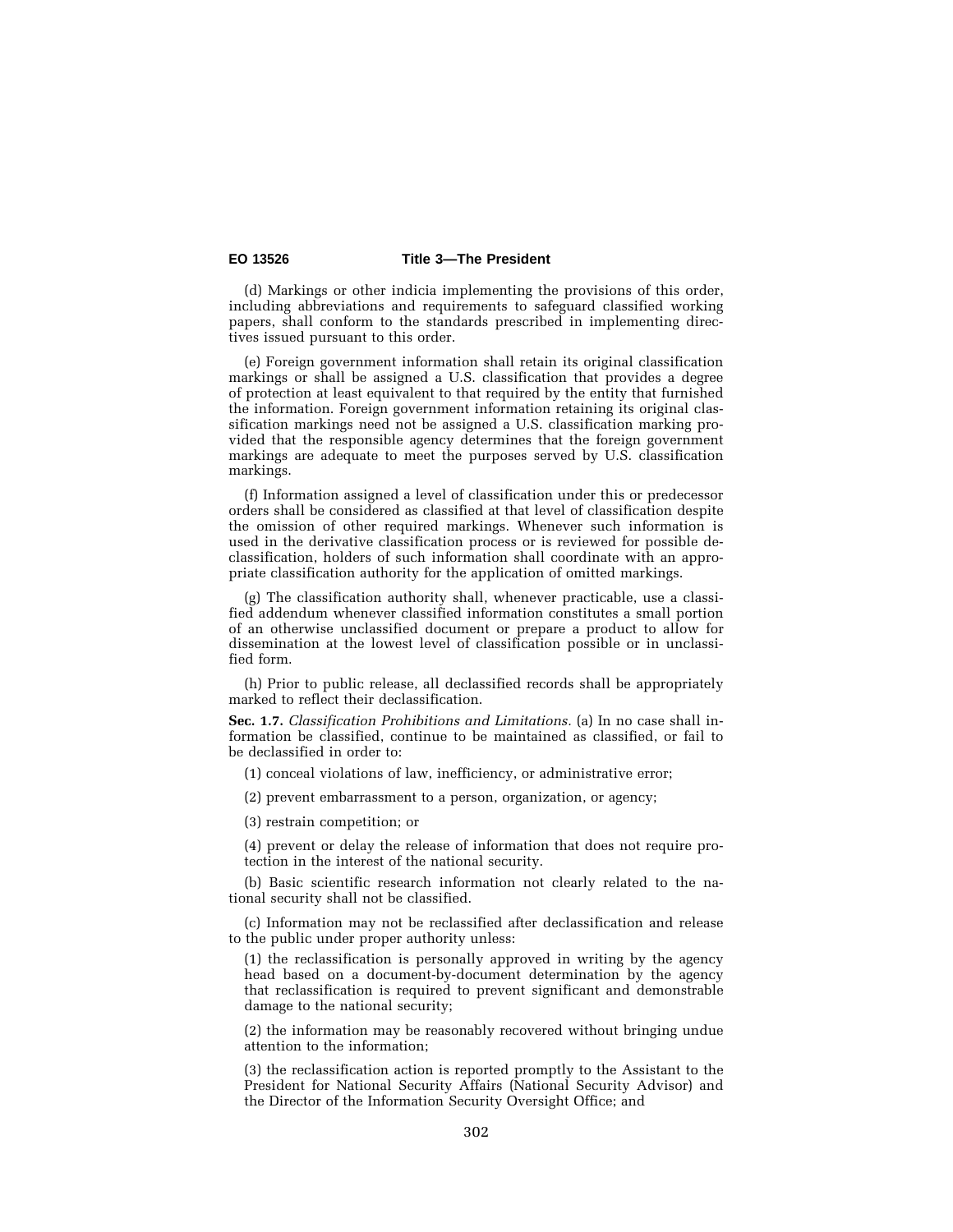(4) for documents in the physical and legal custody of the National Archives and Records Administration (National Archives) that have been available for public use, the agency head has, after making the determinations required by this paragraph, notified the Archivist of the United States (Archivist), who shall suspend public access pending approval of the reclassification action by the Director of the Information Security Oversight Office. Any such decision by the Director may be appealed by the agency head to the President through the National Security Advisor. Public access shall remain suspended pending a prompt decision on the appeal.

(d) Information that has not previously been disclosed to the public under proper authority may be classified or reclassified after an agency has received a request for it under the Freedom of Information Act (5 U.S.C. 552), the Presidential Records Act, 44 U.S.C. 2204(c)(1), the Privacy Act of 1974 (5 U.S.C. 552a), or the mandatory review provisions of section 3.5 of this order only if such classification meets the requirements of this order and is accomplished on a document-by-document basis with the personal participation or under the direction of the agency head, the deputy agency head, or the senior agency official designated under section 5.4 of this order. The requirements in this paragraph also apply to those situations in which information has been declassified in accordance with a specific date or event determined by an original classification authority in accordance with section 1.5 of this order.

(e) Compilations of items of information that are individually unclassified may be classified if the compiled information reveals an additional association or relationship that:

(1) meets the standards for classification under this order; and

(2) is not otherwise revealed in the individual items of information.

**Sec. 1.8.** *Classification Challenges.* (a) Authorized holders of information who, in good faith, believe that its classification status is improper are encouraged and expected to challenge the classification status of the information in accordance with agency procedures established under paragraph (b) of this section.

(b) In accordance with implementing directives issued pursuant to this order, an agency head or senior agency official shall establish procedures under which authorized holders of information, including authorized holders outside the classifying agency, are encouraged and expected to challenge the classification of information that they believe is improperly classified or unclassified. These procedures shall ensure that:

(1) individuals are not subject to retribution for bringing such actions;

(2) an opportunity is provided for review by an impartial official or panel; and

(3) individuals are advised of their right to appeal agency decisions to the Interagency Security Classification Appeals Panel (Panel) established by section 5.3 of this order.

(c) Documents required to be submitted for prepublication review or other administrative process pursuant to an approved nondisclosure agreement are not covered by this section.

**Sec. 1.9.** *Fundamental Classification Guidance Review.* (a) Agency heads shall complete on a periodic basis a comprehensive review of the agency's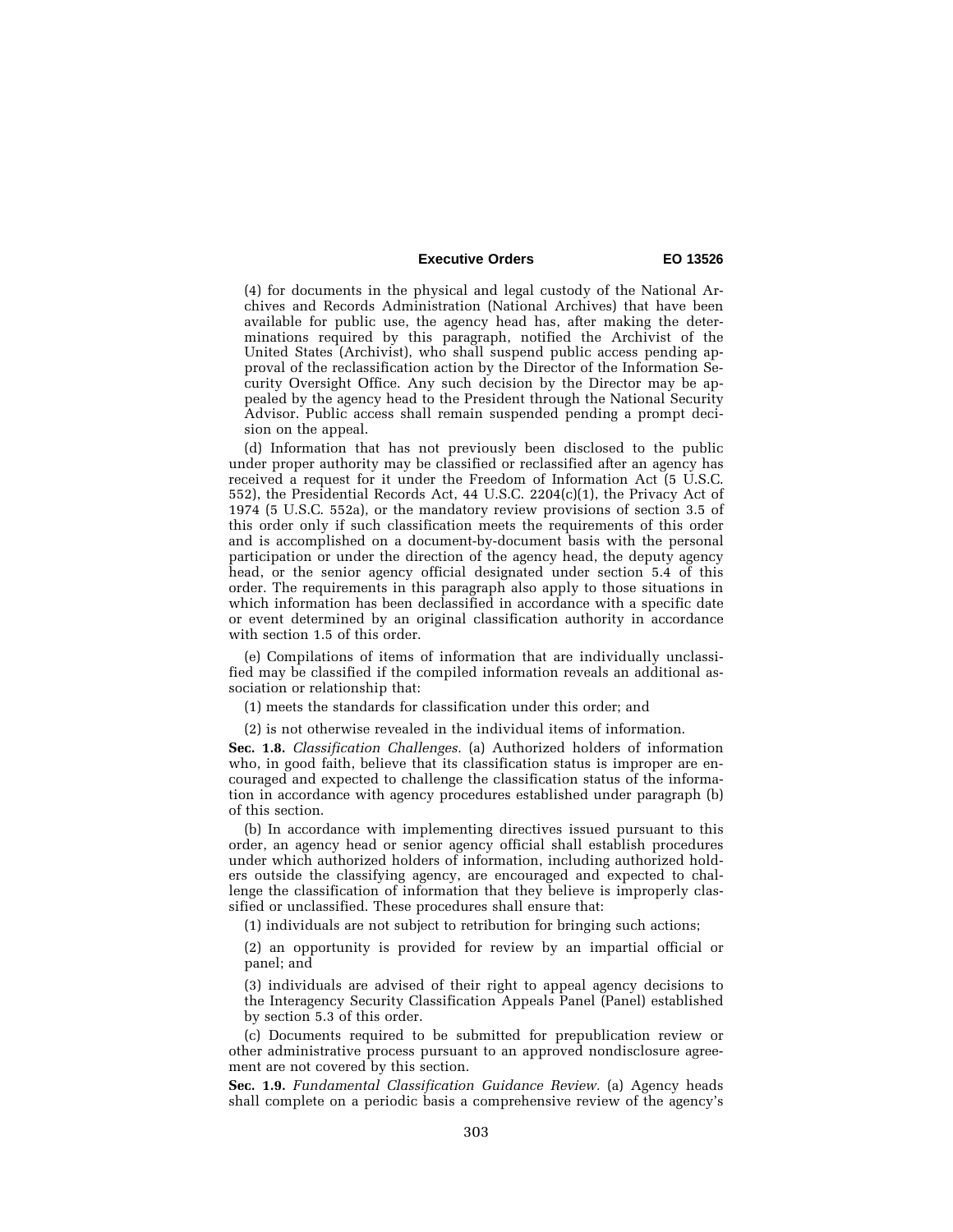classification guidance, particularly classification guides, to ensure the guidance reflects current circumstances and to identify classified information that no longer requires protection and can be declassified. The initial fundamental classification guidance review shall be completed within 2 years of the effective date of this order.

(b) The classification guidance review shall include an evaluation of classified information to determine if it meets the standards for classification under section 1.4 of this order, taking into account an up-to-date assessment of likely damage as described under section 1.2 of this order.

(c) The classification guidance review shall include original classification authorities and agency subject matter experts to ensure a broad range of perspectives.

(d) Agency heads shall provide a report summarizing the results of the classification guidance review to the Director of the Information Security Oversight Office and shall release an unclassified version of this report to the public.

# **PART 2—DERIVATIVE CLASSIFICATION**

**Sec. 2.1.** *Use of Derivative Classification.* (a) Persons who reproduce, extract, or summarize classified information, or who apply classification markings derived from source material or as directed by a classification guide, need not possess original classification authority.

(b) Persons who apply derivative classification markings shall:

(1) be identified by name and position, or by personal identifier, in a manner that is immediately apparent for each derivative classification action;

(2) observe and respect original classification decisions; and

(3) carry forward to any newly created documents the pertinent classification markings. For information derivatively classified based on multiple sources, the derivative classifier shall carry forward:

(A) the date or event for declassification that corresponds to the longest period of classification among the sources, or the marking established pursuant to section 1.6(a)(4)(D) of this order; and

(B) a listing of the source materials.

(c) Derivative classifiers shall, whenever practicable, use a classified addendum whenever classified information constitutes a small portion of an otherwise unclassified document or prepare a product to allow for dissemination at the lowest level of classification possible or in unclassified form.

(d) Persons who apply derivative classification markings shall receive training in the proper application of the derivative classification principles of the order, with an emphasis on avoiding over-classification, at least once every 2 years. Derivative classifiers who do not receive such training at least once every 2 years shall have their authority to apply derivative classification markings suspended until they have received such training. A waiver may be granted by the agency head, the deputy agency head, or the senior agency official if an individual is unable to receive such training due to unavoidable circumstances. Whenever a waiver is granted, the individual shall receive such training as soon as practicable.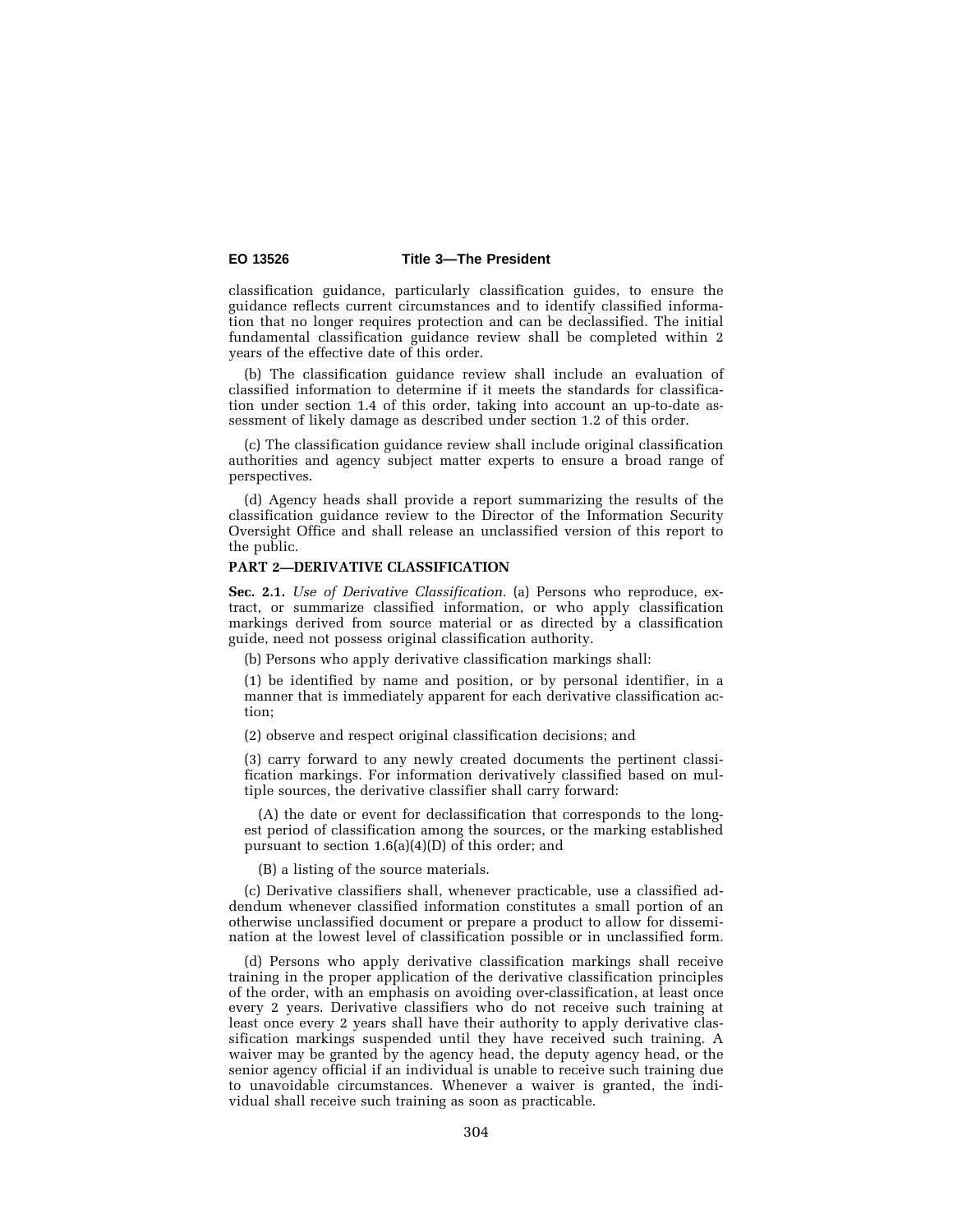**Sec. 2.2.** *Classification Guides.* (a) Agencies with original classification authority shall prepare classification guides to facilitate the proper and uniform derivative classification of information. These guides shall conform to standards contained in directives issued under this order.

(b) Each guide shall be approved personally and in writing by an official who:

(1) has program or supervisory responsibility over the information or is the senior agency official; and

(2) is authorized to classify information originally at the highest level of classification prescribed in the guide.

(c) Agencies shall establish procedures to ensure that classification guides are reviewed and updated as provided in directives issued under this order.

(d) Agencies shall incorporate original classification decisions into classification guides on a timely basis and in accordance with directives issued under this order.

(e) Agencies may incorporate exemptions from automatic declassification approved pursuant to section 3.3(j) of this order into classification guides, provided that the Panel is notified of the intent to take such action for specific information in advance of approval and the information remains in active use.

(f) The duration of classification of a document classified by a derivative classifier using a classification guide shall not exceed 25 years from the date of the origin of the document, except for:

(1) information that should clearly and demonstrably be expected to reveal the identity of a confidential human source or a human intelligence source or key design concepts of weapons of mass destruction; and

(2) specific information incorporated into classification guides in accordance with section 2.2(e) of this order.

### **PART 3—DECLASSIFICATION AND DOWNGRADING**

**Sec. 3.1.** *Authority for Declassification.* (a) Information shall be declassified as soon as it no longer meets the standards for classification under this order.

(b) Information shall be declassified or downgraded by:

(1) the official who authorized the original classification, if that official is still serving in the same position and has original classification authority;

(2) the originator's current successor in function, if that individual has original classification authority;

(3) a supervisory official of either the originator or his or her successor in function, if the supervisory official has original classification authority; or (4) officials delegated declassification authority in writing by the agency head or the senior agency official of the originating agency.

(c) The Director of National Intelligence (or, if delegated by the Director of National Intelligence, the Principal Deputy Director of National Intelligence) may, with respect to the Intelligence Community, after consultation with the head of the originating Intelligence Community element or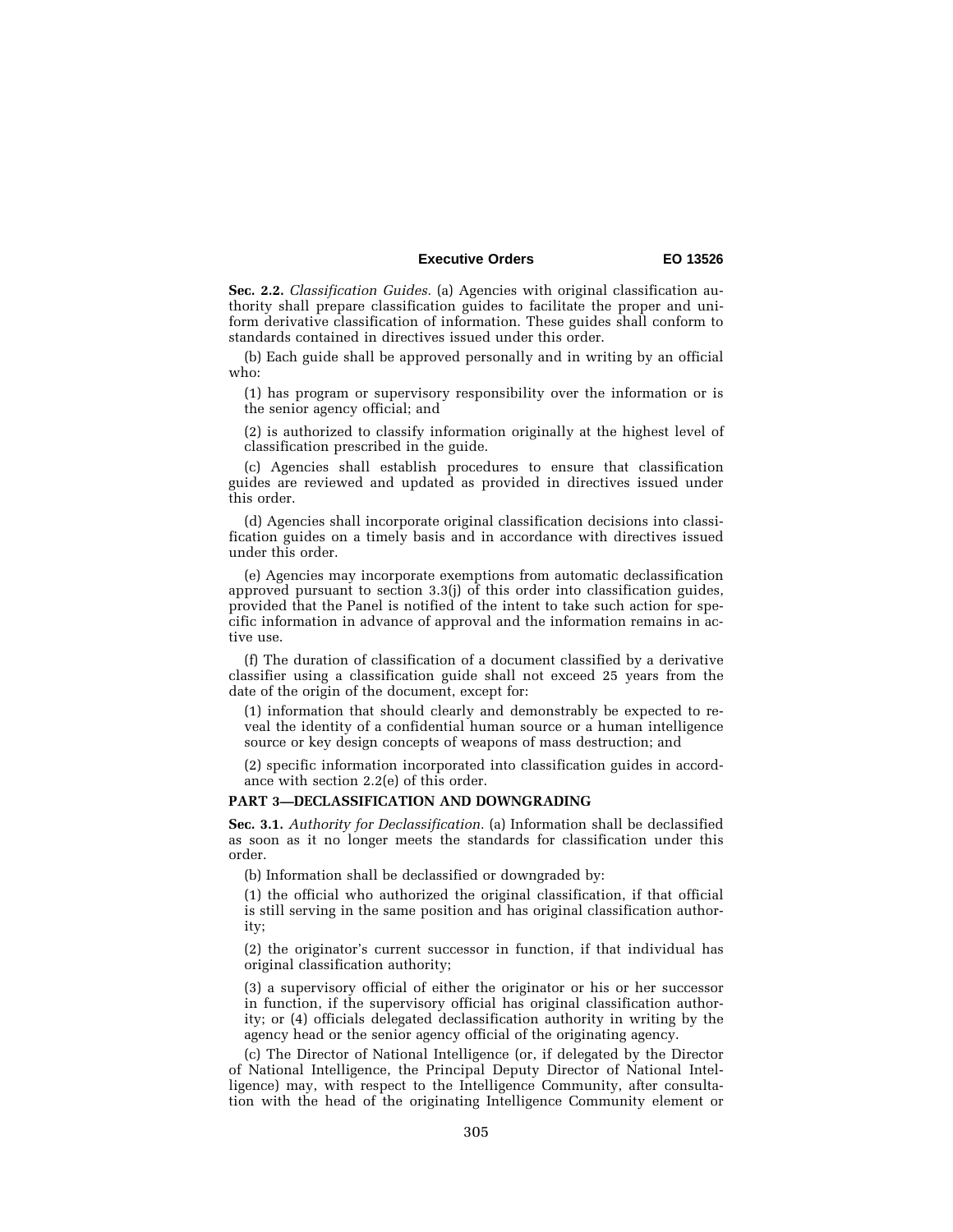department, declassify, downgrade, or direct the declassification or downgrading of information or intelligence relating to intelligence sources, methods, or activities.

(d) It is presumed that information that continues to meet the classification requirements under this order requires continued protection. In some exceptional cases, however, the need to protect such information may be outweighed by the public interest in disclosure of the information, and in these cases the information should be declassified. When such questions arise, they shall be referred to the agency head or the senior agency official. That official will determine, as an exercise of discretion, whether the public interest in disclosure outweighs the damage to the national security that might reasonably be expected from disclosure. This provision does not:

(1) amplify or modify the substantive criteria or procedures for classification; or

(2) create any substantive or procedural rights subject to judicial review.

(e) If the Director of the Information Security Oversight Office determines that information is classified in violation of this order, the Director may require the information to be declassified by the agency that originated the classification. Any such decision by the Director may be appealed to the President through the National Security Advisor. The information shall remain classified pending a prompt decision on the appeal.

(f) The provisions of this section shall also apply to agencies that, under the terms of this order, do not have original classification authority, but had such authority under predecessor orders.

(g) No information may be excluded from declassification under section 3.3 of this order based solely on the type of document or record in which it is found. Rather, the classified information must be considered on the basis of its content.

(h) Classified nonrecord materials, including artifacts, shall be declassified as soon as they no longer meet the standards for classification under this order.

(i) When making decisions under sections 3.3, 3.4, and 3.5 of this order, agencies shall consider the final decisions of the Panel.

# **Sec. 3.2.** *Transferred Records.*

(a) In the case of classified records transferred in conjunction with a transfer of functions, and not merely for storage purposes, the receiving agency shall be deemed to be the originating agency for purposes of this order.

(b) In the case of classified records that are not officially transferred as described in paragraph (a) of this section, but that originated in an agency that has ceased to exist and for which there is no successor agency, each agency in possession of such records shall be deemed to be the originating agency for purposes of this order. Such records may be declassified or downgraded by the agency in possession of the records after consultation with any other agency that has an interest in the subject matter of the records.

(c) Classified records accessioned into the National Archives shall be declassified or downgraded by the Archivist in accordance with this order,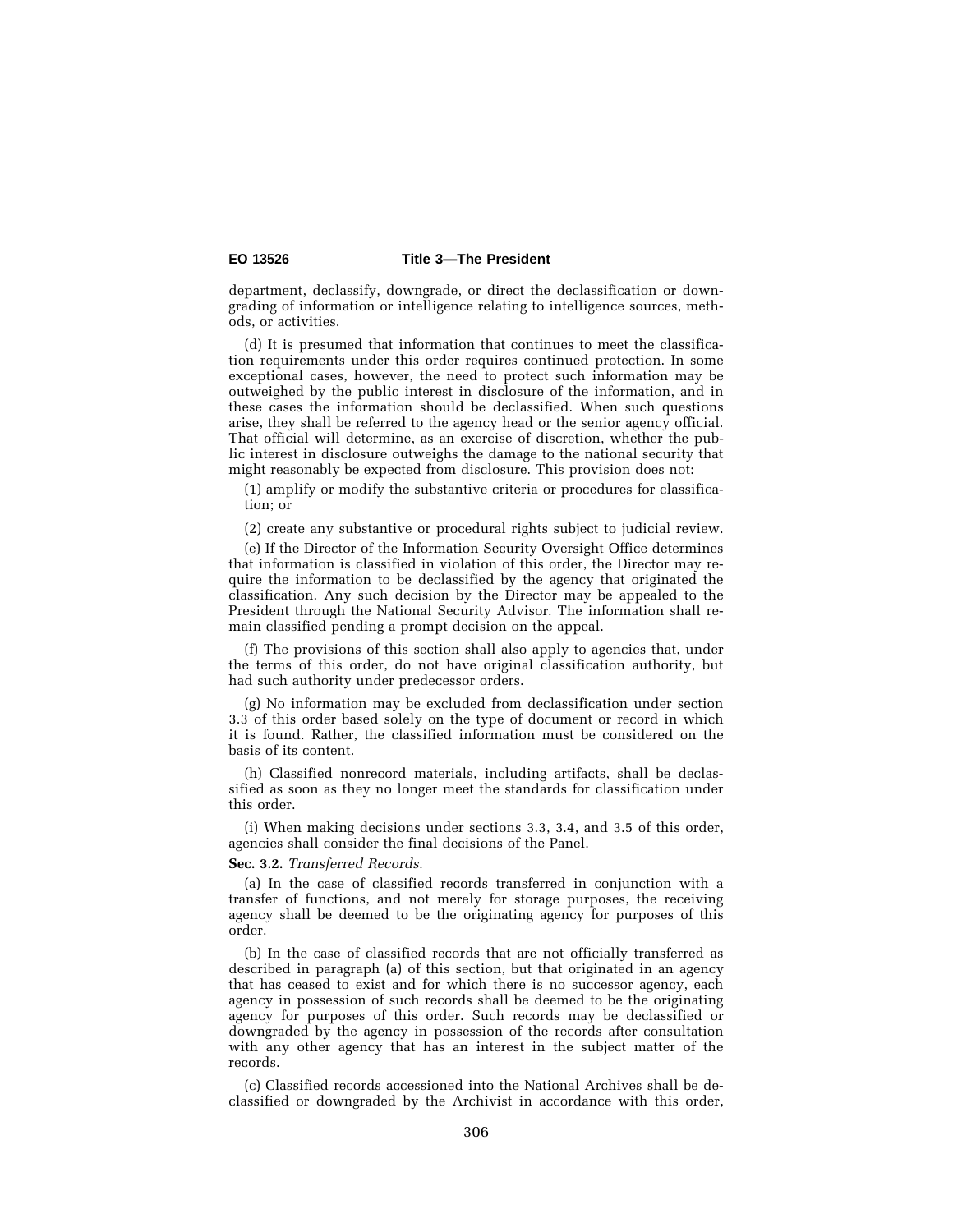the directives issued pursuant to this order, agency declassification guides, and any existing procedural agreement between the Archivist and the relevant agency head.

(d) The originating agency shall take all reasonable steps to declassify classified information contained in records determined to have permanent historical value before they are accessioned into the National Archives. However, the Archivist may require that classified records be accessioned into the National Archives when necessary to comply with the provisions of the Federal Records Act. This provision does not apply to records transferred to the Archivist pursuant to section 2203 of title 44, United States Code, or records for which the National Archives serves as the custodian of the records of an agency or organization that has gone out of existence.

(e) To the extent practicable, agencies shall adopt a system of records management that will facilitate the public release of documents at the time such documents are declassified pursuant to the provisions for automatic declassification in section 3.3 of this order.

### **Sec. 3.3** *Automatic Declassification.*

(a) Subject to paragraphs (b)–(d) and (g)–(j) of this section, all classified records that (1) are more than 25 years old and (2) have been determined to have permanent historical value under title 44, United States Code, shall be automatically declassified whether or not the records have been reviewed. All classified records shall be automatically declassified on December 31 of the year that is 25 years from the date of origin, except as provided in paragraphs (b)–(d) and (g)–(j) of this section. If the date of origin of an individual record cannot be readily determined, the date of original classification shall be used instead.

(b) An agency head may exempt from automatic declassification under paragraph (a) of this section specific information, the release of which should clearly and demonstrably be expected to:

(1) reveal the identity of a confidential human source, a human intelligence source, a relationship with an intelligence or security service of a foreign government or international organization, or a nonhuman intelligence source; or impair the effectiveness of an intelligence method currently in use, available for use, or under development;

(2) reveal information that would assist in the development, production, or use of weapons of mass destruction;

(3) reveal information that would impair U.S. cryptologic systems or activities;

(4) reveal information that would impair the application of state-of-theart technology within a U.S. weapon system;

(5) reveal formally named or numbered U.S. military war plans that remain in effect, or reveal operational or tactical elements of prior plans that are contained in such active plans;

(6) reveal information, including foreign government information, that would cause serious harm to relations between the United States and a foreign government, or to ongoing diplomatic activities of the United States;

(7) reveal information that would impair the current ability of United States Government officials to protect the President, Vice President, and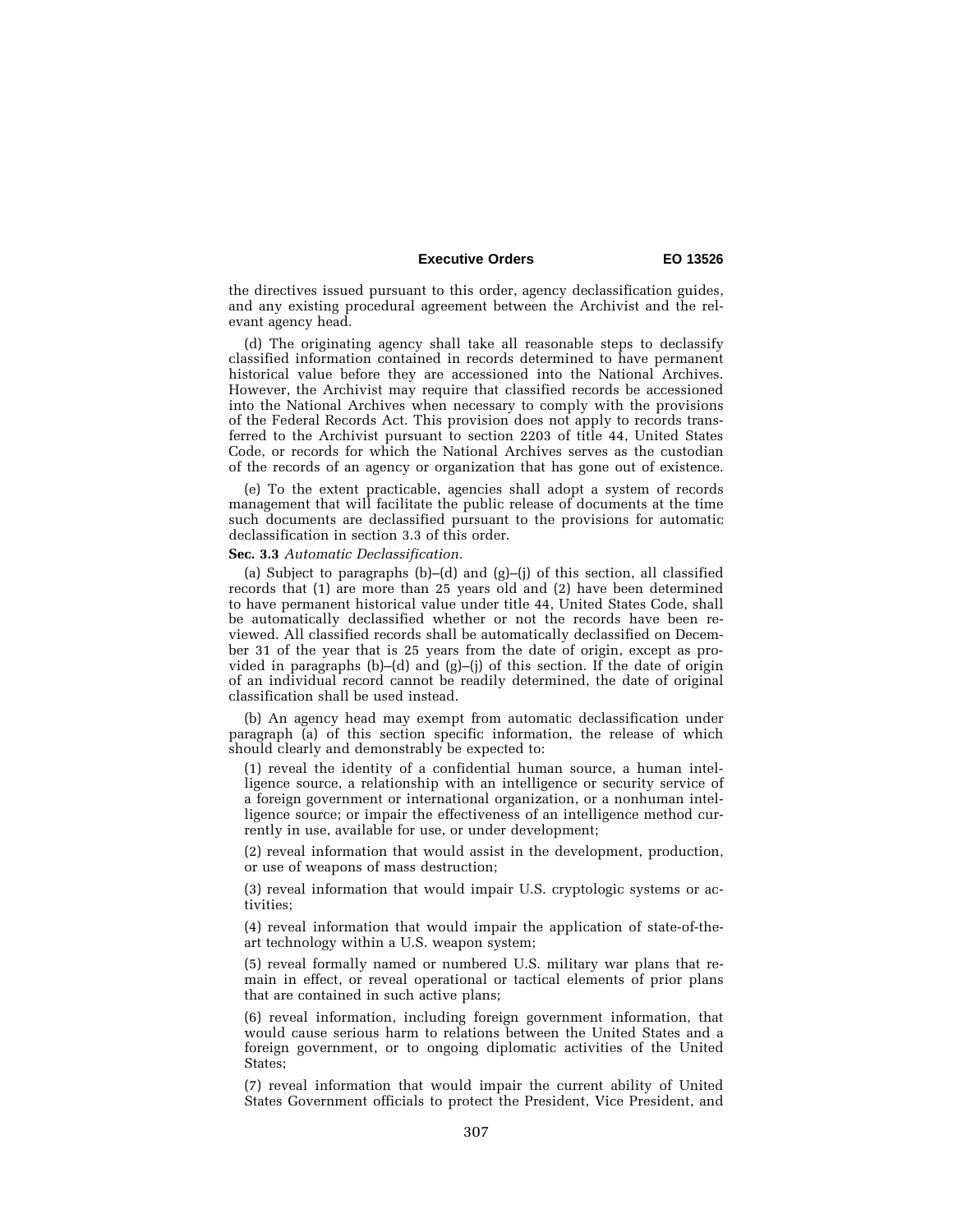other protectees for whom protection services, in the interest of the national security, are authorized;

(8) reveal information that would seriously impair current national security emergency preparedness plans or reveal current vulnerabilities of systems, installations, or infrastructures relating to the national security; or

(9) violate a statute, treaty, or international agreement that does not permit the automatic or unilateral declassification of information at 25 years.

(c)(1) An agency head shall notify the Panel of any specific file series of records for which a review or assessment has determined that the information within that file series almost invariably falls within one or more of the exemption categories listed in paragraph (b) of this section and that the agency proposes to exempt from automatic declassification at 25 years.

(2) The notification shall include:

(A) a description of the file series;

(B) an explanation of why the information within the file series is almost invariably exempt from automatic declassification and why the information must remain classified for a longer period of time; and

(C) except when the information within the file series almost invariably identifies a confidential human source or a human intelligence source or key design concepts of weapons of mass destruction, a specific date or event for declassification of the information, not to exceed December 31 of the year that is 50 years from the date of origin of the records.

(3) The Panel may direct the agency not to exempt a designated file series or to declassify the information within that series at an earlier date than recommended. The agency head may appeal such a decision to the President through the National Security Advisor.

(4) File series exemptions approved by the President prior to December 31, 2008, shall remain valid without any additional agency action pending Panel review by the later of December 31, 2010, or December 31 of the year that is 10 years from the date of previous approval.

(d) The following provisions shall apply to the onset of automatic declassification:

(1) Classified records within an integral file block, as defined in this order, that are otherwise subject to automatic declassification under this section shall not be automatically declassified until December 31 of the year that is 25 years from the date of the most recent record within the file block.

(2) After consultation with the Director of the National Declassification Center (the Center) established by section 3.7 of this order and before the records are subject to automatic declassification, an agency head or senior agency official may delay automatic declassification for up to five additional years for classified information contained in media that make a review for possible declassification exemptions more difficult or costly.

(3) Other than for records that are properly exempted from automatic declassification, records containing classified information that originated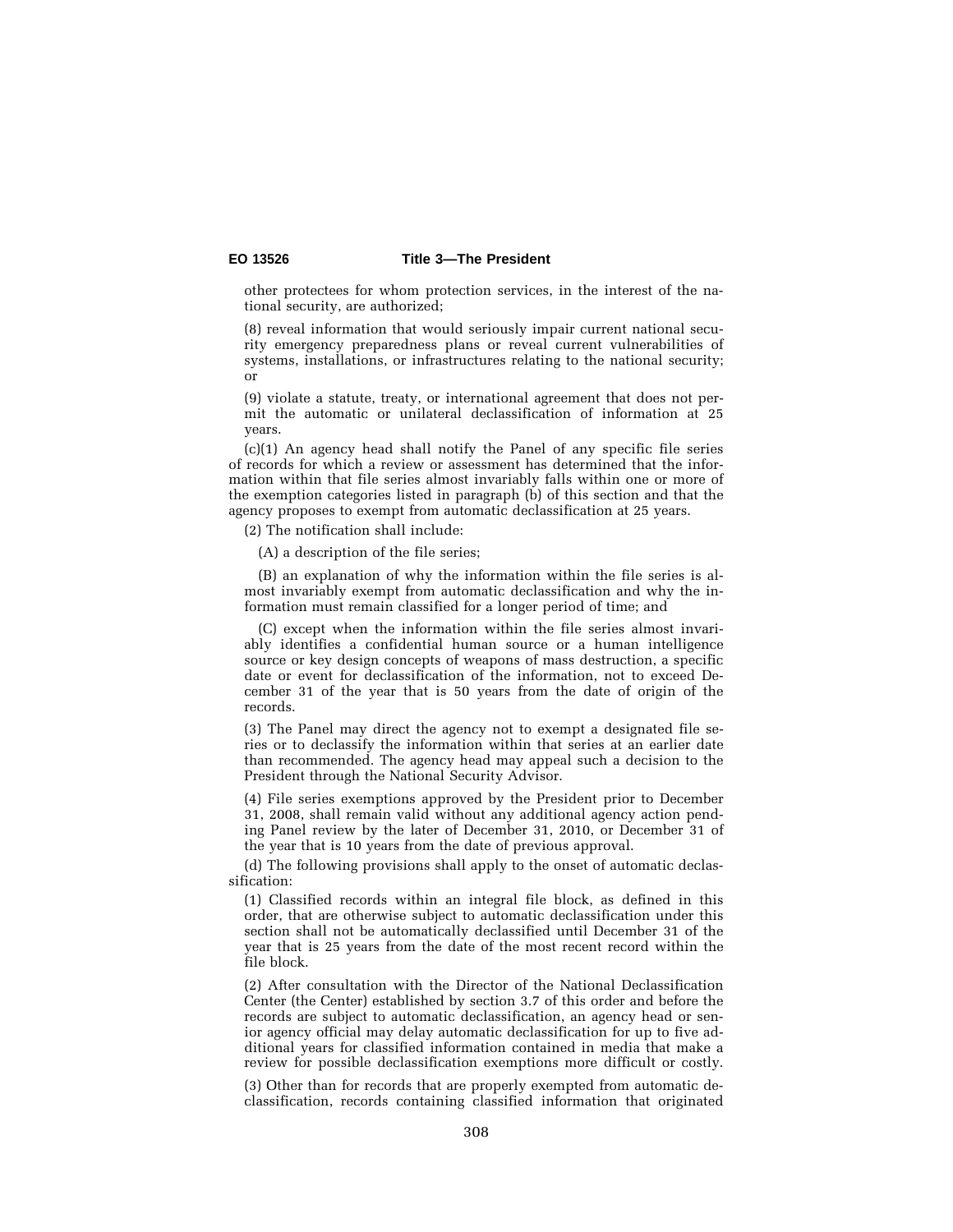with other agencies or the disclosure of which would affect the interests or activities of other agencies with respect to the classified information and could reasonably be expected to fall under one or more of the exemptions in paragraph (b) of this section shall be identified prior to the onset of automatic declassification for later referral to those agencies.

(A) The information of concern shall be referred by the Center established by section 3.7 of this order, or by the centralized facilities referred to in section 3.7(e) of this order, in a prioritized and scheduled manner determined by the Center.

(B) If an agency fails to provide a final determination on a referral made by the Center within 1 year of referral, or by the centralized facilities referred to in section 3.7(e) of this order within 3 years of referral, its equities in the referred records shall be automatically declassified.

(C) If any disagreement arises between affected agencies and the Center regarding the referral review period, the Director of the Information Security Oversight Office shall determine the appropriate period of review of referred records.

(D) Referrals identified prior to the establishment of the Center by section 3.7 of this order shall be subject to automatic declassification only in accordance with subparagraphs (d)(3)(A)–(C) of this section.

(4) After consultation with the Director of the Information Security Oversight Office, an agency head may delay automatic declassification for up to 3 years from the date of discovery of classified records that were inadvertently not reviewed prior to the effective date of automatic declassification.

(e) Information exempted from automatic declassification under this section shall remain subject to the mandatory and systematic declassification review provisions of this order.

(f) The Secretary of State shall determine when the United States should commence negotiations with the appropriate officials of a foreign government or international organization of governments to modify any treaty or international agreement that requires the classification of information contained in records affected by this section for a period longer than 25 years from the date of its creation, unless the treaty or international agreement pertains to information that may otherwise remain classified beyond 25 years under this section.

(g) The Secretary of Energy shall determine when information concerning foreign nuclear programs that was removed from the Restricted Data category in order to carry out provisions of the National Security Act of 1947, as amended, may be declassified. Unless otherwise determined, such information shall be declassified when comparable information concerning the United States nuclear program is declassified.

(h) Not later than 3 years from the effective date of this order, all records exempted from automatic declassification under paragraphs (b) and (c) of this section shall be automatically declassified on December 31 of a year that is no more than 50 years from the date of origin, subject to the following: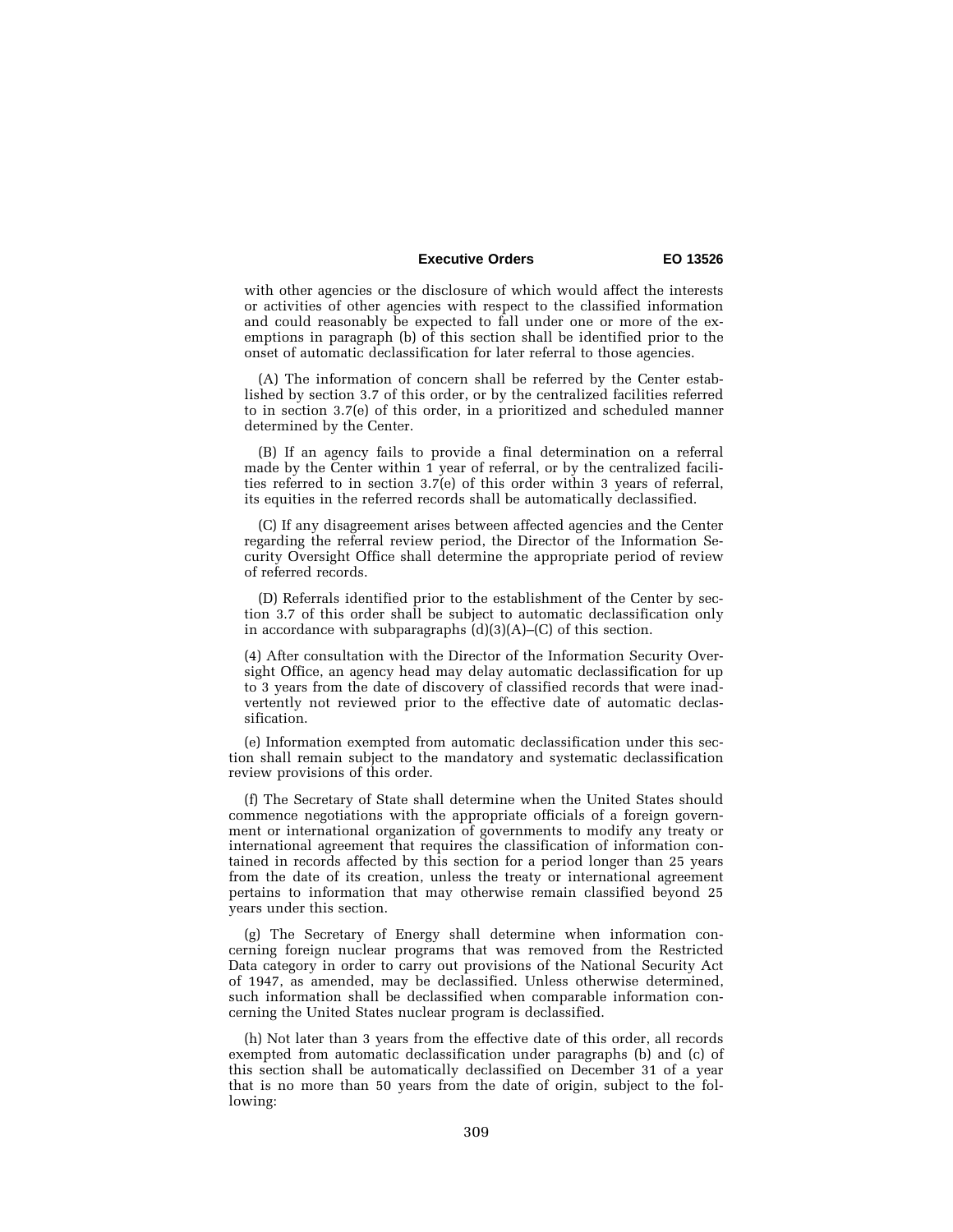(1) Records that contain information the release of which should clearly and demonstrably be expected to reveal the following are exempt from automatic declassification at 50 years:

(A) the identity of a confidential human source or a human intelligence source; or

(B) key design concepts of weapons of mass destruction.

(2) In extraordinary cases, agency heads may, within 5 years of the onset of automatic declassification, propose to exempt additional specific information from declassification at 50 years.

(3) Records exempted from automatic declassification under this paragraph shall be automatically declassified on December 31 of a year that is no more than 75 years from the date of origin unless an agency head, within 5 years of that date, proposes to exempt specific information from declassification at 75 years and the proposal is formally approved by the Panel.

(i) Specific records exempted from automatic declassification prior to the establishment of the Center described in section 3.7 of this order shall be subject to the provisions of paragraph (h) of this section in a scheduled and prioritized manner determined by the Center.

(j) At least 1 year before information is subject to automatic declassification under this section, an agency head or senior agency official shall notify the Director of the Information Security Oversight Office, serving as Executive Secretary of the Panel, of any specific information that the agency proposes to exempt from automatic declassification under paragraphs (b) and (h) of this section.

(1) The notification shall include:

(A) a detailed description of the information, either by reference to information in specific records or in the form of a declassification guide;

(B) an explanation of why the information should be exempt from automatic declassification and must remain classified for a longer period of time; and

(C) a specific date or a specific and independently verifiable event for automatic declassification of specific records that contain the information proposed for exemption.

(2) The Panel may direct the agency not to exempt the information or to declassify it at an earlier date than recommended. An agency head may appeal such a decision to the President through the National Security Advisor. The information will remain classified while such an appeal is pending.

(k) For information in a file series of records determined not to have permanent historical value, the duration of classification beyond 25 years shall be the same as the disposition (destruction) date of those records in each Agency Records Control Schedule or General Records Schedule, although the duration of classification shall be extended if the record has been retained for business reasons beyond the scheduled disposition date.

**Sec. 3.4.** *Systematic Declassification Review.*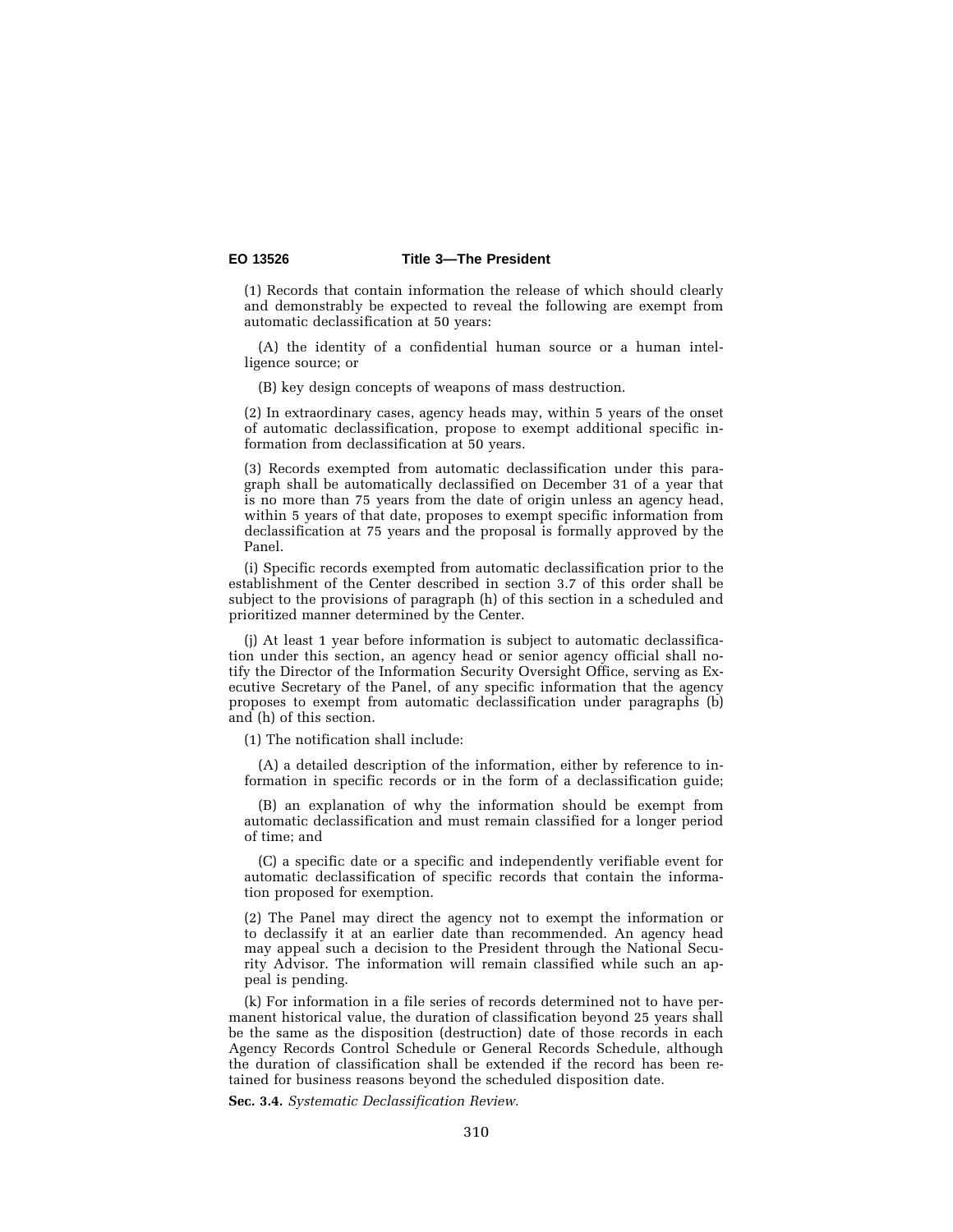(a) Each agency that has originated classified information under this order or its predecessors shall establish and conduct a program for systematic declassification review for records of permanent historical value exempted from automatic declassification under section 3.3 of this order. Agencies shall prioritize their review of such records in accordance with priorities established by the Center.

(b) The Archivist shall conduct a systematic declassification review program for classified records:

(1) accessioned into the National Archives; (2) transferred to the Archivist pursuant to 44 U.S.C. 2203; and (3) for which the National Archives serves as the custodian for an agency or organization that has gone out of existence.

#### **Sec. 3.5.** *Mandatory Declassification Review.*

(a) Except as provided in paragraph (b) of this section, all information classified under this order or predecessor orders shall be subject to a review for declassification by the originating agency if:

(1) the request for a review describes the document or material containing the information with sufficient specificity to enable the agency to locate it with a reasonable amount of effort;

(2) the document or material containing the information responsive to the request is not contained within an operational file exempted from search and review, publication, and disclosure under 5 U.S.C. 552 in accordance with law; and

(3) the information is not the subject of pending litigation.

(b) Information originated by the incumbent President or the incumbent Vice President; the incumbent President's White House Staff or the incumbent Vice President's Staff; committees, commissions, or boards appointed by the incumbent President; or other entities within the Executive Office of the President that solely advise and assist the incumbent President is exempted from the provisions of paragraph (a) of this section. However, the Archivist shall have the authority to review, downgrade, and declassify papers or records of former Presidents and Vice Presidents under the control of the Archivist pursuant to 44 U.S.C. 2107, 2111, 2111 note, or 2203. Review procedures developed by the Archivist shall provide for consultation with agencies having primary subject matter interest and shall be consistent with the provisions of applicable laws or lawful agreements that pertain to the respective Presidential papers or records. Agencies with primary subject matter interest shall be notified promptly of the Archivist's decision. Any final decision by the Archivist may be appealed by the requester or an agency to the Panel. The information shall remain classified pending a prompt decision on the appeal.

(c) Agencies conducting a mandatory review for declassification shall declassify information that no longer meets the standards for classification under this order. They shall release this information unless withholding is otherwise authorized and warranted under applicable law.

(d) If an agency has reviewed the requested information for declassification within the past 2 years, the agency need not conduct another review and may instead inform the requester of this fact and the prior review decision and advise the requester of appeal rights provided under subsection (e) of this section.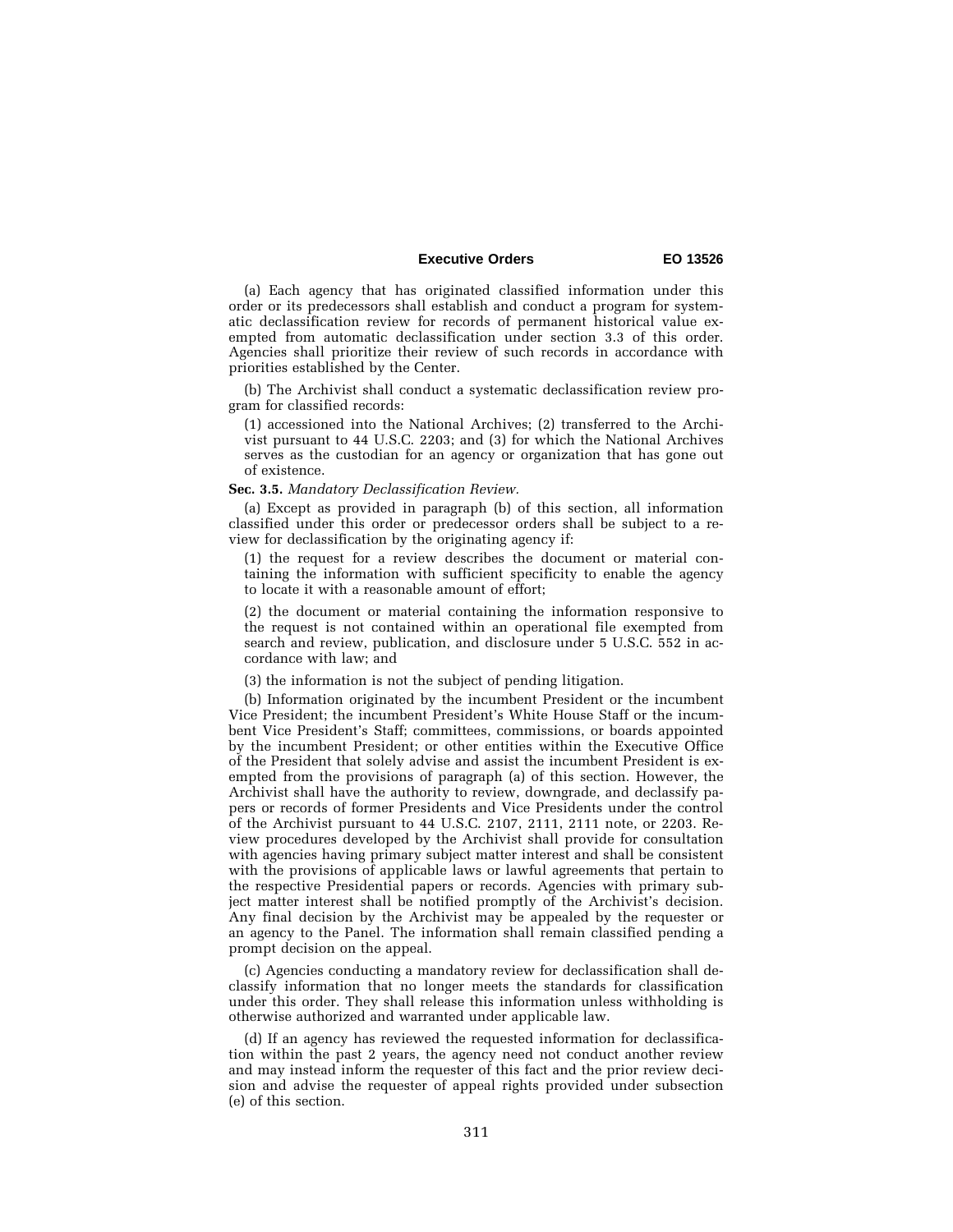(e) In accordance with directives issued pursuant to this order, agency heads shall develop procedures to process requests for the mandatory review of classified information. These procedures shall apply to information classified under this or predecessor orders. They also shall provide a means for administratively appealing a denial of a mandatory review request, and for notifying the requester of the right to appeal a final agency decision to the Panel.

(f) After consultation with affected agencies, the Secretary of Defense shall develop special procedures for the review of cryptologic information; the Director of National Intelligence shall develop special procedures for the review of information pertaining to intelligence sources, methods, and activities; and the Archivist shall develop special procedures for the review of information accessioned into the National Archives.

(g) Documents required to be submitted for prepublication review or other administrative process pursuant to an approved nondisclosure agreement are not covered by this section.

(h) This section shall not apply to any request for a review made to an element of the Intelligence Community that is made by a person other than an individual as that term is defined by  $5 \text{ U.S.C. } 552a(a)(2)$ , or by a foreign government entity or any representative thereof.

**Sec. 3.6.** *Processing Requests and Reviews.* Notwithstanding section 4.1(i) of this order, in response to a request for information under the Freedom of Information Act, the Presidential Records Act, the Privacy Act of 1974, or the mandatory review provisions of this order:

(a) An agency may refuse to confirm or deny the existence or nonexistence of requested records whenever the fact of their existence or nonexistence is itself classified under this order or its predecessors.

(b) When an agency receives any request for documents in its custody that contain classified information that originated with other agencies or the disclosure of which would affect the interests or activities of other agencies with respect to the classified information, or identifies such documents in the process of implementing sections 3.3 or 3.4 of this order, it shall refer copies of any request and the pertinent documents to the originating agency for processing and may, after consultation with the originating agency, inform any requester of the referral unless such association is itself classified under this order or its predecessors. In cases in which the originating agency determines in writing that a response under paragraph (a) of this section is required, the referring agency shall respond to the requester in accordance with that paragraph.

(c) Agencies may extend the classification of information in records determined not to have permanent historical value or nonrecord materials, including artifacts, beyond the time frames established in sections 1.5(b) and 2.2(f) of this order, provided:

(1) the specific information has been approved pursuant to section 3.3(j) of this order for exemption from automatic declassification; and

(2) the extension does not exceed the date established in section 3.3(j) of this order.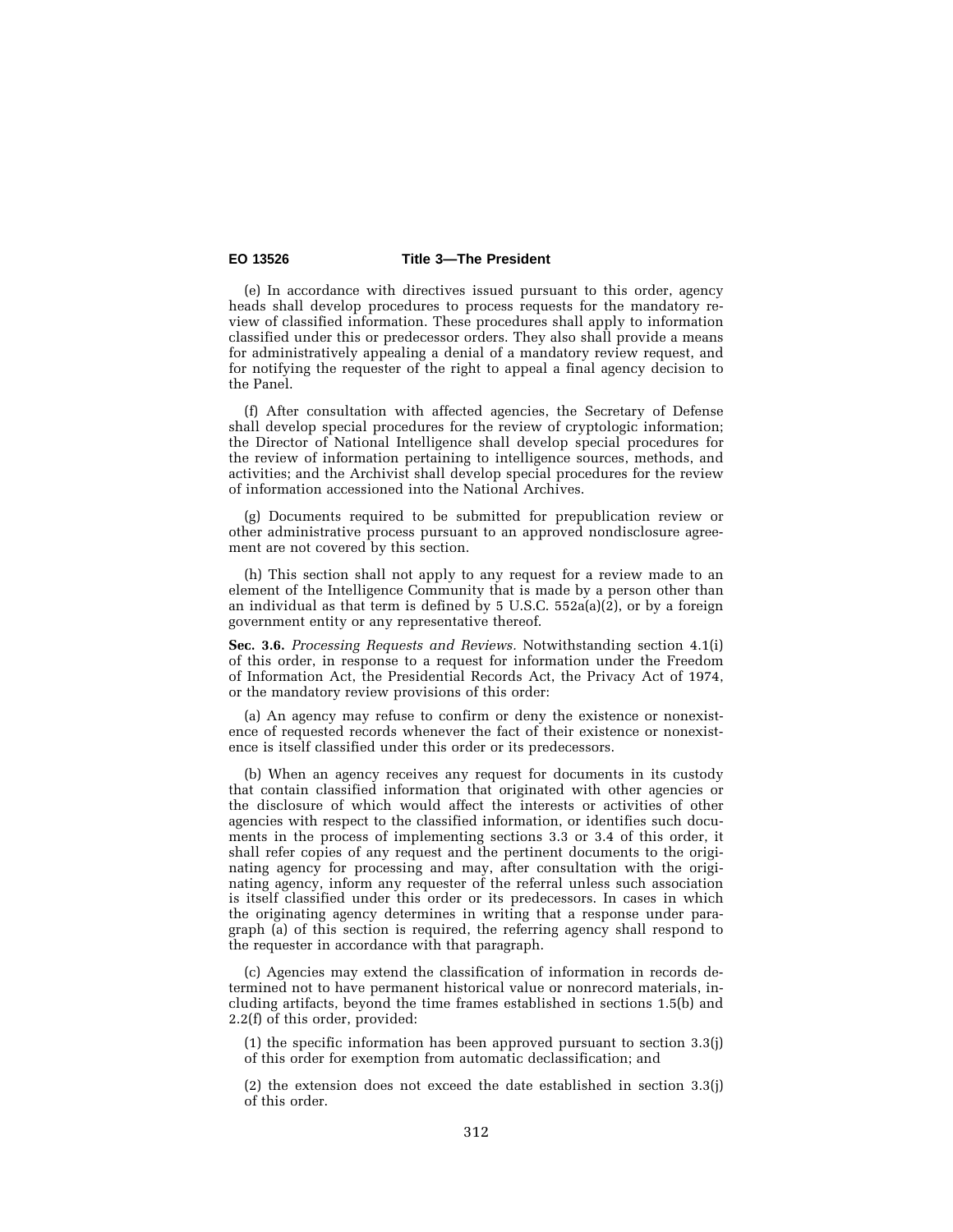**Sec. 3.7.** *National Declassification Center.* (a) There is established within the National Archives a National Declassification Center to streamline declassification processes, facilitate quality-assurance measures, and implement standardized training regarding the declassification of records determined to have permanent historical value. There shall be a Director of the Center who shall be appointed or removed by the Archivist in consultation with the Secretaries of State, Defense, Energy, and Homeland Security, the Attorney General, and the Director of National Intelligence.

(b) Under the administration of the Director, the Center shall coordinate:

(1) timely and appropriate processing of referrals in accordance with section 3.3(d)(3) of this order for accessioned Federal records and transferred presidential records.

(2) general interagency declassification activities necessary to fulfill the requirements of sections 3.3 and 3.4 of this order;

(3) the exchange among agencies of detailed declassification guidance to enable the referral of records in accordance with section  $3.3(\bar{d})(3)$  of this order;

(4) the development of effective, transparent, and standard declassification work processes, training, and quality assurance measures;

(5) the development of solutions to declassification challenges posed by electronic records, special media, and emerging technologies;

(6) the linkage and effective utilization of existing agency databases and the use of new technologies to document and make public declassification review decisions and support declassification activities under the purview of the Center; and

(7) storage and related services, on a reimbursable basis, for Federal records containing classified national security information.

(c) Agency heads shall fully cooperate with the Archivist in the activities of the Center and shall:

(1) provide the Director with adequate and current declassification guidance to enable the referral of records in accordance with section  $3.3(d)(3)$ of this order; and

(2) upon request of the Archivist, assign agency personnel to the Center who shall be delegated authority by the agency head to review and exempt or declassify information originated by their agency contained in records accessioned into the National Archives, after consultation with subject-matter experts as necessary.

(d) The Archivist, in consultation with representatives of the participants in the Center and after input from the general public, shall develop priorities for declassification activities under the purview of the Center that take into account the degree of researcher interest and the likelihood of declassification.

(e) Agency heads may establish such centralized facilities and internal operations to conduct internal declassification reviews as appropriate to achieve optimized records management and declassification business processes. Once established, all referral processing of accessioned records shall take place at the Center, and such agency facilities and operations shall be coordinated with the Center to ensure the maximum degree of consistency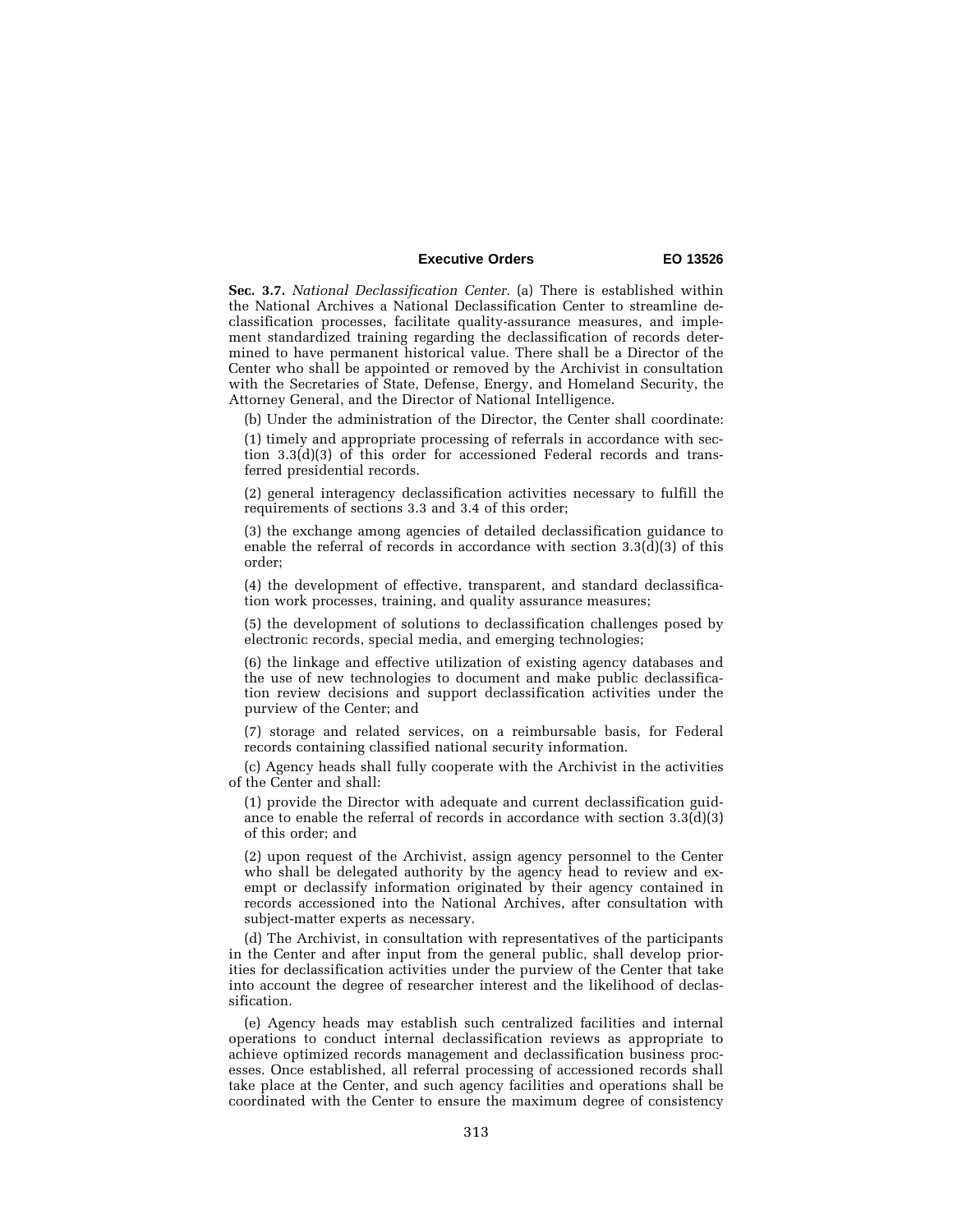in policies and procedures that relate to records determined to have permanent historical value.

(f) Agency heads may exempt from automatic declassification or continue the classification of their own originally classified information under section 3.3(a) of this order except that in the case of the Director of National Intelligence, the Director shall also retain such authority with respect to the Intelligence Community.

(g) The Archivist shall, in consultation with the Secretaries of State, Defense, Energy, and Homeland Security, the Attorney General, the Director of National Intelligence, the Director of the Central Intelligence Agency, and the Director of the Information Security Oversight Office, provide the National Security Advisor with a detailed concept of operations for the Center and a proposed implementing directive under section 5.1 of this order that reflects the coordinated views of the aforementioned agencies.

#### **PART 4—SAFEGUARDING**

**Sec. 4.1.** *General Restrictions on Access.* 

(a) A person may have access to classified information provided that:

(1) a favorable determination of eligibility for access has been made by an agency head or the agency head's designee;

(2) the person has signed an approved nondisclosure agreement; and

(3) the person has a need-to-know the information.

(b) Every person who has met the standards for access to classified information in paragraph (a) of this section shall receive contemporaneous training on the proper safeguarding of classified information and on the criminal, civil, and administrative sanctions that may be imposed on an individual who fails to protect classified information from unauthorized disclosure.

(c) An official or employee leaving agency service may not remove classified information from the agency's control or direct that information be declassified in order to remove it from agency control.

(d) Classified information may not be removed from official premises without proper authorization.

(e) Persons authorized to disseminate classified information outside the executive branch shall ensure the protection of the information in a manner equivalent to that provided within the executive branch.

(f) Consistent with law, executive orders, directives, and regulations, an agency head or senior agency official or, with respect to the Intelligence Community, the Director of National Intelligence, shall establish uniform procedures to ensure that automated information systems, including networks and telecommunications systems, that collect, create, communicate, compute, disseminate, process, or store classified information:

(1) prevent access by unauthorized persons;

(2) ensure the integrity of the information; and

(3) to the maximum extent practicable, use:

(A) common information technology standards, protocols, and interfaces that maximize the availability of, and access to, the information in a form and manner that facilitates its authorized use; and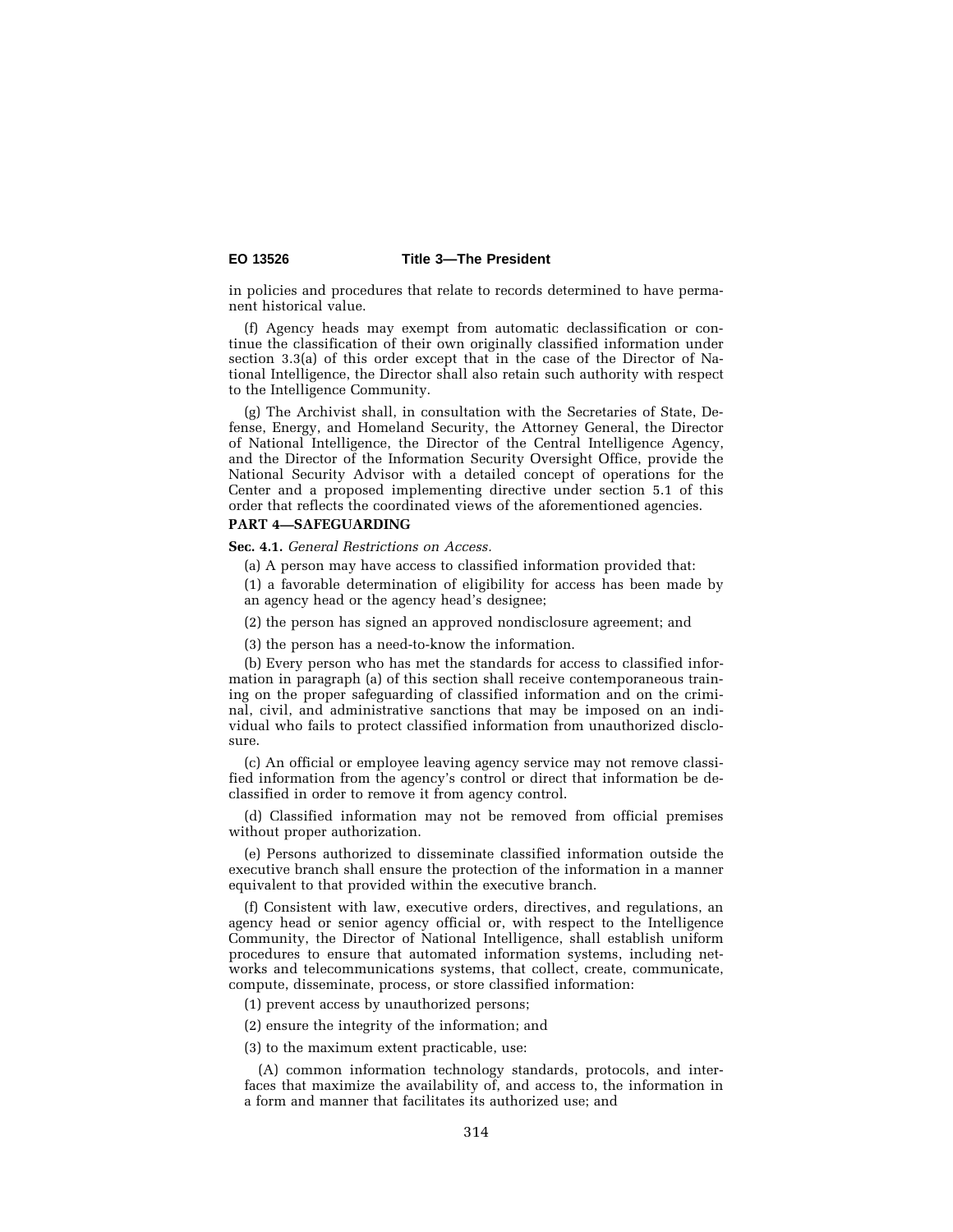(B) standardized electronic formats to maximize the accessibility of information to persons who meet the criteria set forth in section 4.1(a) of this order.

(g) Consistent with law, executive orders, directives, and regulations, each agency head or senior agency official, or with respect to the Intelligence Community, the Director of National Intelligence, shall establish controls to ensure that classified information is used, processed, stored, reproduced, transmitted, and destroyed under conditions that provide adequate protection and prevent access by unauthorized persons.

(h) Consistent with directives issued pursuant to this order, an agency shall safeguard foreign government information under standards that provide a degree of protection at least equivalent to that required by the government or international organization of governments that furnished the information. When adequate to achieve equivalency, these standards may be less restrictive than the safeguarding standards that ordinarily apply to U.S. ''Confidential'' information, including modified handling and transmission and allowing access to individuals with a need-to-know who have not otherwise been cleared for access to classified information or executed an approved nondisclosure agreement.

(i)(1) Classified information originating in one agency may be disseminated to another agency or U.S. entity by any agency to which it has been made available without the consent of the originating agency, as long as the criteria for access under section 4.1(a) of this order are met, unless the originating agency has determined that prior authorization is required for such dissemination and has marked or indicated such requirement on the medium containing the classified information in accordance with implementing directives issued pursuant to this order.

(2) Classified information originating in one agency may be disseminated by any other agency to which it has been made available to a foreign government in accordance with statute, this order, directives implementing this order, direction of the President, or with the consent of the originating agency. For the purposes of this section, ''foreign government'' includes any element of a foreign government, or an international organization of governments, or any element thereof.

(3) Documents created prior to the effective date of this order shall not be disseminated outside any other agency to which they have been made available without the consent of the originating agency. An agency head or senior agency official may waive this requirement for specific information that originated within that agency.

(4) For purposes of this section, the Department of Defense shall be considered one agency, except that any dissemination of information regarding intelligence sources, methods, or activities shall be consistent with directives issued pursuant tosection 6.2(b) of this order.

(5) Prior consent of the originating agency is not required when referring records for declassification review that contain information originating in more than one agency.

### **Sec. 4.2** *Distribution Controls.*

(a) The head of each agency shall establish procedures in accordance with applicable law and consistent with directives issued pursuant to this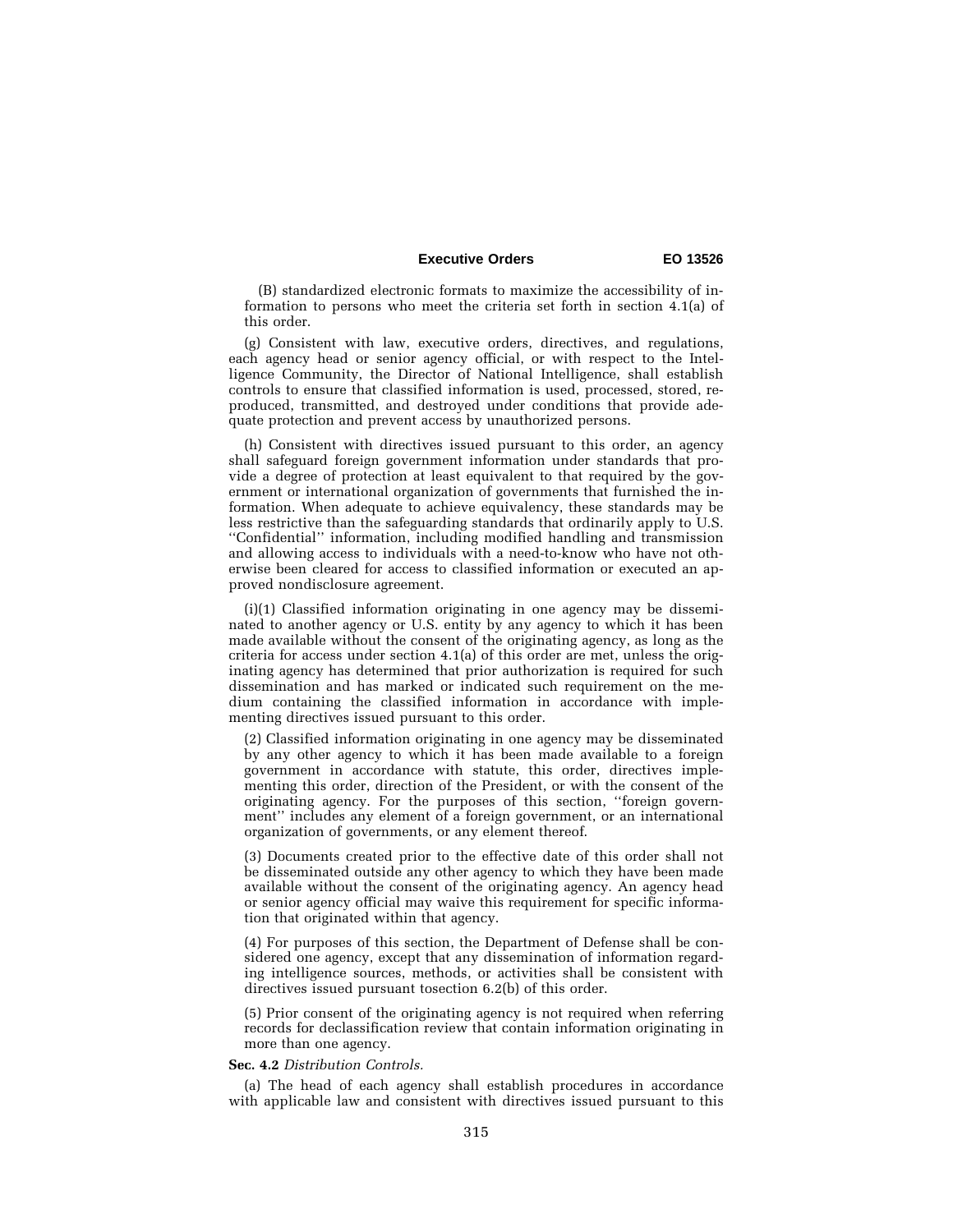order to ensure that classified information is accessible to the maximum extent possible by individuals who meet the criteria set forth in section 4.1(a) of this order.

(b) In an emergency, when necessary to respond to an imminent threat to life or in defense of the homeland, the agency head or any designee may authorize the disclosure of classified information (including information marked pursuant to section 4.1(i)(1) of this order) to an individual or individuals who are otherwise not eligible for access. Such actions shall be taken only in accordance with directives implementing this order and any procedure issued by agencies governing the classified information, which shall be designed to minimize the classified information that is disclosed under these circumstances and the number of individuals who receive it. Information disclosed under this provision or implementing directives and procedures shall not be deemed declassified as a result of such disclosure or subsequent use by a recipient. Such disclosures shall be reported promptly to the originator of the classified information. For purposes of this section, the Director of National Intelligence may issue an implementing directive governing the emergency disclosure of classified intelligence information.

(c) Each agency shall update, at least annually, the automatic, routine, or recurring distribution mechanism for classified information that it distributes. Recipients shall cooperate fully with distributors who are updating distribution lists and shall notify distributors whenever a relevant change in status occurs.

**Sec. 4.3.** *Special Access Programs.* (a) Establishment of special access programs. Unless otherwise authorized by the President, only the Secretaries of State, Defense, Energy, and Homeland Security, the Attorney General, and the Director of National Intelligence, or the principal deputy of each, may create a special access program. For special access programs pertaining to intelligence sources, methods, and activities (but not including military operational, strategic, and tactical programs), this function shall be exercised by the Director of National Intelligence. These officials shall keep the number of these programs at an absolute minimum, and shall establish them only when the program is required by statute or upon a specific finding that:

(1) the vulnerability of, or threat to, specific information is exceptional; and

(2) the normal criteria for determining eligibility for access applicable to information classified at the same level are not deemed sufficient to protect the information from unauthorized disclosure.

(b) Requirements and limitations.

(1) Special access programs shall be limited to programs in which the number of persons who ordinarily will have access will be reasonably small and commensurate with the objective of providing enhanced protection for the information involved.

(2) Each agency head shall establish and maintain a system of accounting for special access programs consistent with directives issued pursuant to this order.

(3) Special access programs shall be subject to the oversight program established under section 5.4(d) of this order. In addition, the Director of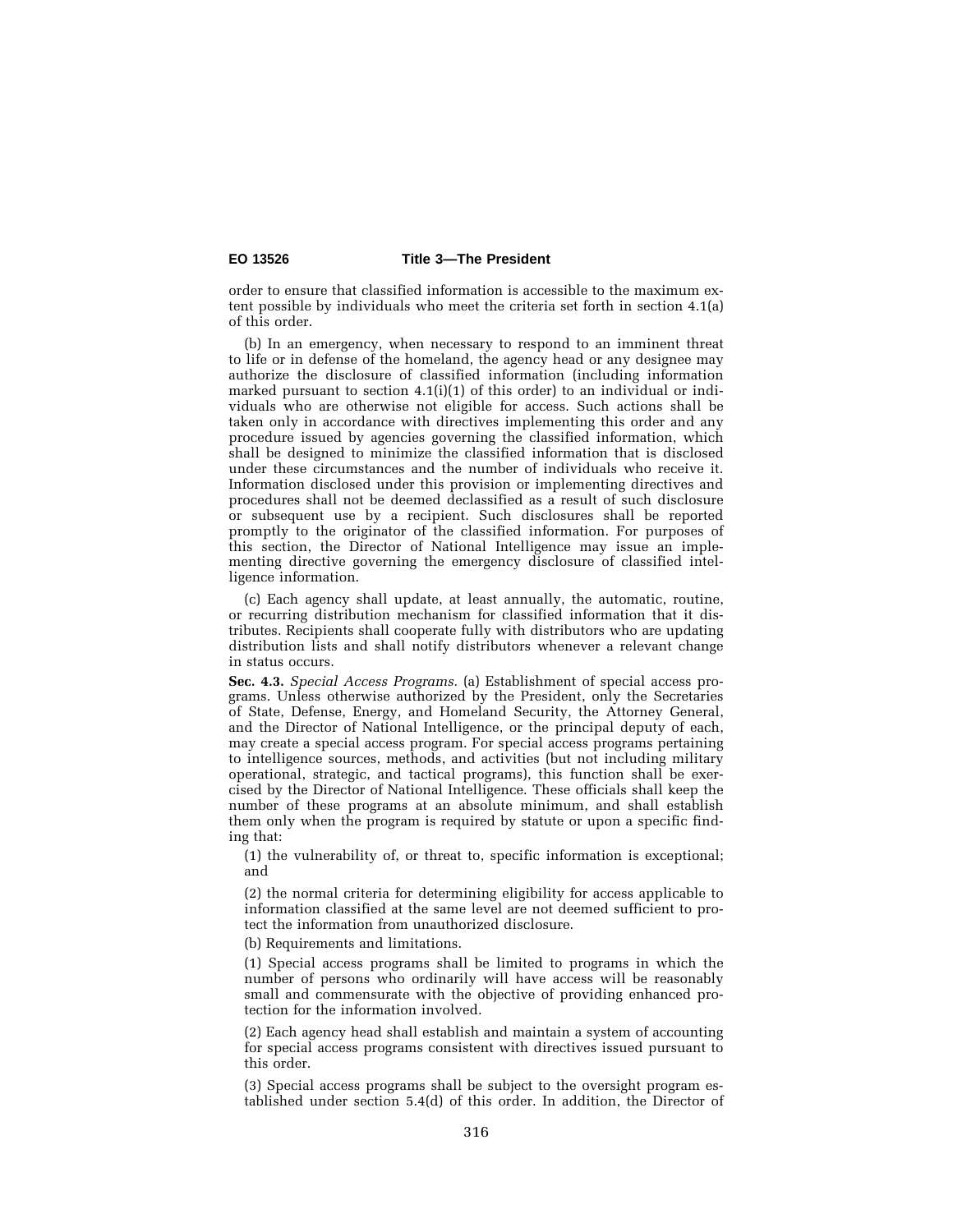the Information Security Oversight Office shall be afforded access to these programs, in accordance with the security requirements of each program, in order to perform the functions assigned to the Information Security Oversight Office under this order. An agency head may limit access to a special access program to the Director of the Information Security Oversight Office and no more than one other employee of the Information Security Oversight Office or, for special access programs that are extraordinarily sensitive and vulnerable, to the Director only.

(4) The agency head or principal deputy shall review annually each special access program to determine whether it continues to meet the requirements of this order.

(5) Upon request, an agency head shall brief the National Security Advisor, or a designee, on any or all of the agency's special access programs.

(6) For the purposes of this section, the term ''agency head'' refers only to the Secretaries of State, Defense, Energy, and Homeland Security, the Attorney General, and the Director of National Intelligence, or the principal deputy of each.

(c) Nothing in this order shall supersede any requirement made by or under 10 U.S.C. 119.

**Sec. 4.4.** *Access by Historical Researchers and Certain Former Government Personnel.* 

(a) The requirement in section 4.1(a)(3) of this order that access to classified information may be granted only to individuals who have a need-toknow the information may be waived for persons who:

(1) are engaged in historical research projects;

(2) previously have occupied senior policy-making positions to which they were appointed or designated by the President or the Vice President; or

(3) served as President or Vice President.

(b) Waivers under this section may be granted only if the agency head or senior agency official of the originating agency:

(1) determines in writing that access is consistent with the interest of the national security;

(2) takes appropriate steps to protect classified information from unauthorized disclosure or compromise, and ensures that the information is safeguarded in a manner consistent with this order; and

(3) limits the access granted to former Presidential appointees or designees and Vice Presidential appointees or designees to items that the person originated, reviewed, signed, or received while serving as a Presidential or Vice Presidential appointee or designee.

# **PART 5—IMPLEMENTATION AND REVIEW**

**Sec. 5.1.** *Program Direction.* (a) The Director of the Information Security Oversight Office, under the direction of the Archivist and in consultation with the National Security Advisor, shall issue such directives as are necessary to implement this order. These directives shall be binding on the agencies. Directives issued by the Director of the Information Security Oversight Office shall establish standards for: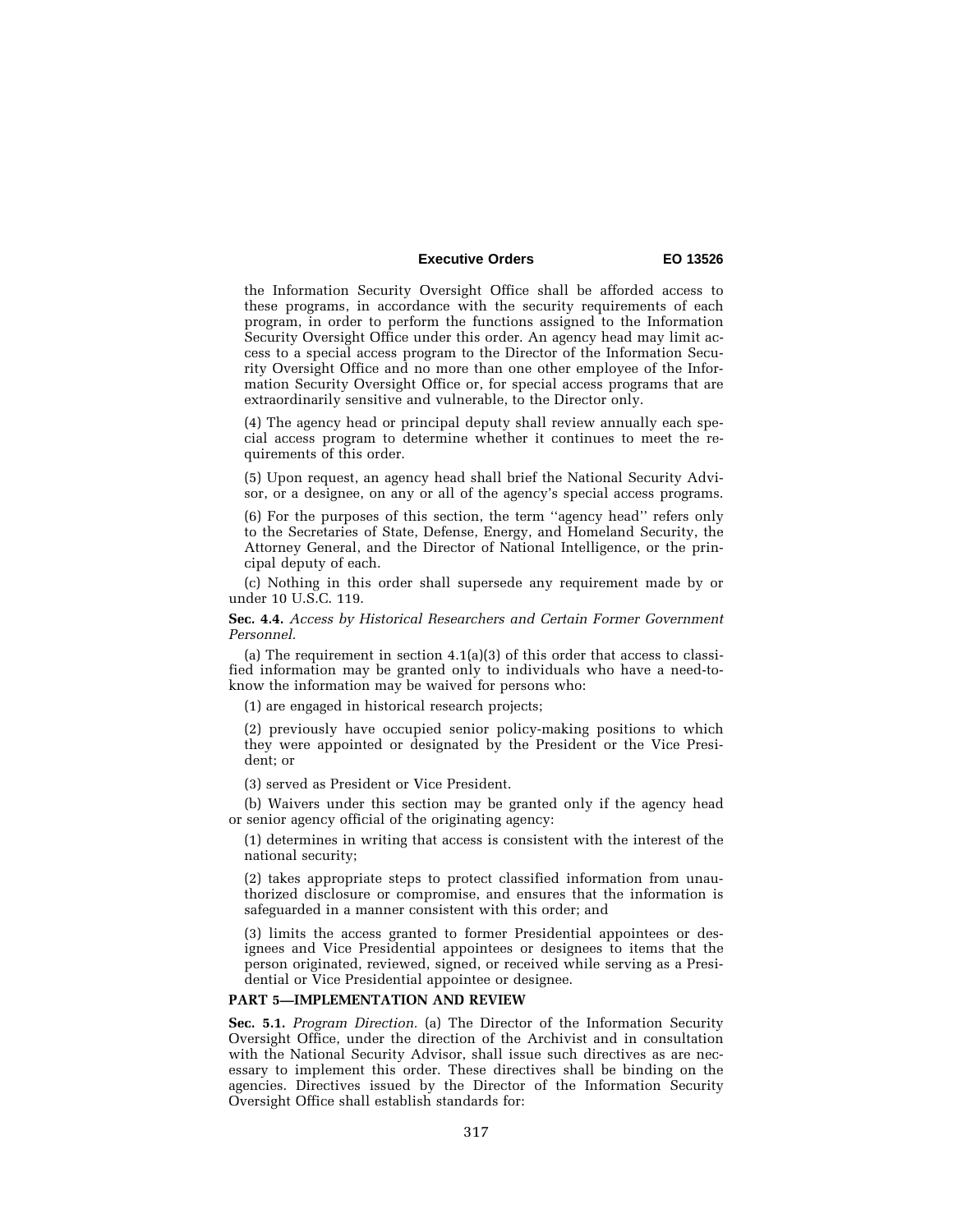(1) classification, declassification, and marking principles;

(2) safeguarding classified information, which shall pertain to the handling, storage, distribution, transmittal, and destruction of and accounting for classified information;

(3) agency security education and training programs;

(4) agency self-inspection programs; and

(5) classification and declassification guides.

(b) The Archivist shall delegate the implementation and monitoring functions of this program to the Director of the Information Security Oversight Office.

(c) The Director of National Intelligence, after consultation with the heads of affected agencies and the Director of the Information Security Oversight Office, may issue directives to implement this order with respect to the protection of intelligence sources, methods, and activities. Such directives shall be consistent with this order and directives issued under paragraph (a) of this section.

**Sec. 5.2.** *Information Security Oversight Office.* (a) There is established within the National Archives an Information Security Oversight Office. The Archivist shall appoint the Director of the Information Security Oversight Office, subject to the approval of the President.

(b) Under the direction of the Archivist, acting in consultation with the National Security Advisor, the Director of the Information Security Oversight Office shall:

(1) develop directives for the implementation of this order;

(2) oversee agency actions to ensure compliance with this order and its implementing directives;

(3) review and approve agency implementing regulations prior to their issuance to ensure their consistency with this order and directives issued under section 5.1(a) of this order;

(4) have the authority to conduct on-site reviews of each agency's program established under this order, and to require of each agency those reports and information and other cooperation that may be necessary to fulfill its responsibilities. If granting access to specific categories of classified information would pose an exceptional national security risk, the affected agency head or the senior agency official shall submit a written justification recommending the denial of access to the President through the National Security Advisor within 60 days of the request for access. Access shall be denied pending the response;

(5) review requests for original classification authority from agencies or officials not granted original classification authority and, if deemed appropriate, recommend Presidential approval through the National Security Advisor;

(6) consider and take action on complaints and suggestions from persons within or outside the Government with respect to the administration of the program established under this order;

(7) have the authority to prescribe, after consultation with affected agencies, standardization of forms or procedures that will promote the implementation of the program established under this order;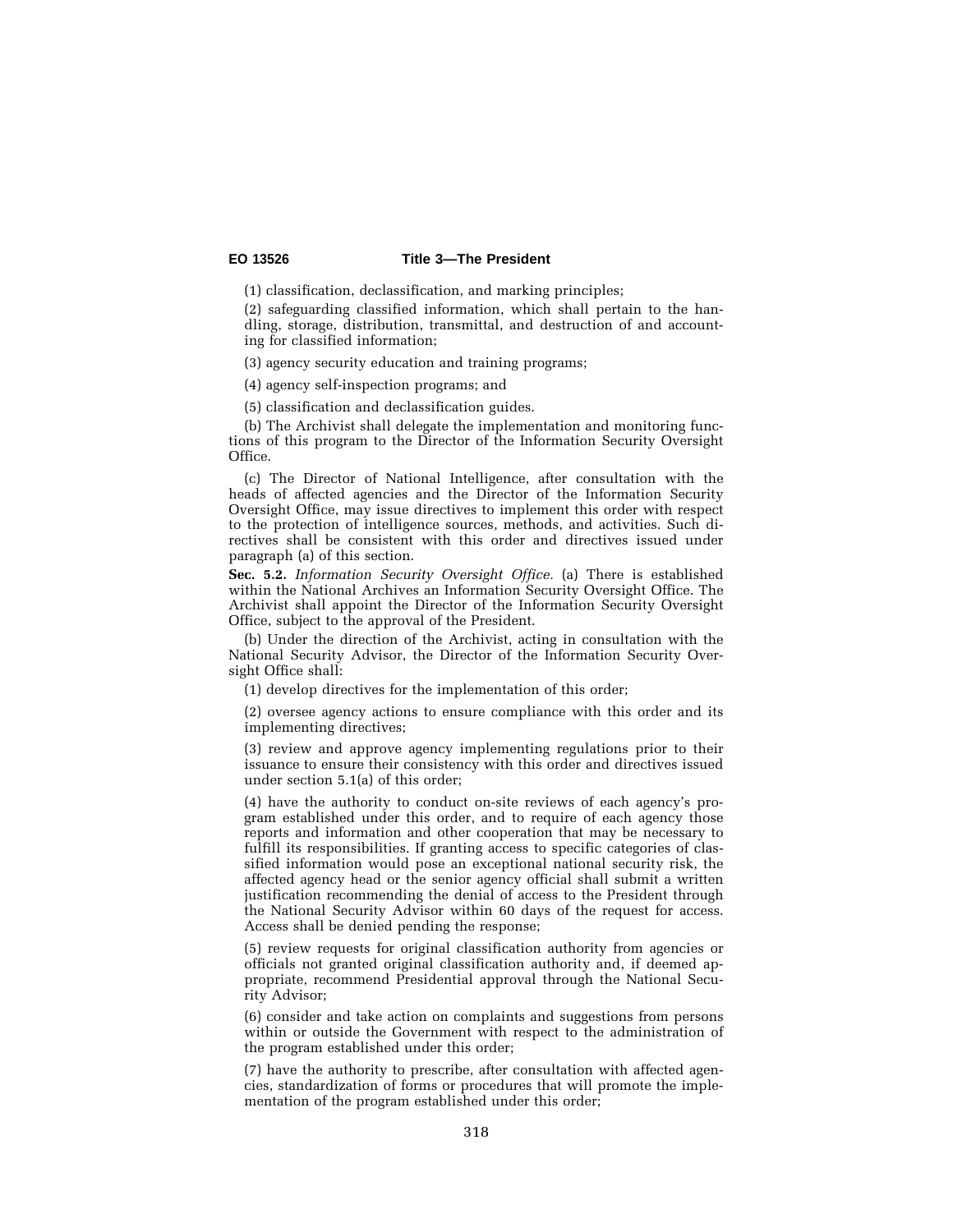(8) report at least annually to the President on the implementation of this order; and

(9) convene and chair interagency meetings to discuss matters pertaining to the program established by this order.

**Sec. 5.3.** *Interagency Security Classification Appeals Panel.* 

(a) Establishment and administration.

(1) There is established an Interagency Security Classification Appeals Panel. The Departments of State, Defense, and Justice, the National Archives, the Office of the Director of National Intelligence, and the National Security Advisor shall each be represented by a senior-level representative who is a full-time or permanent part-time Federal officer or employee designated to serve as a member of the Panel by the respective agency head. The President shall designate a Chair from among the members of the Panel.

(2) Additionally, the Director of the Central Intelligence Agency may appoint a temporary representative who meets the criteria in paragraph (a)(1) of this section to participate as a voting member in all Panel deliberations and associated support activities concerning classified information originated by the Central Intelligence Agency.

(3) A vacancy on the Panel shall be filled as quickly as possible as provided in paragraph (a)(1) of this section.

(4) The Director of the Information Security Oversight Office shall serve as the Executive Secretary of the Panel. The staff of the Information Security Oversight Office shall provide program and administrative support for the Panel.

(5) The members and staff of the Panel shall be required to meet eligibility for access standards in order to fulfill the Panel's functions.

(6) The Panel shall meet at the call of the Chair. The Chair shall schedule meetings as may be necessary for the Panel to fulfill its functions in a timely manner.

(7) The Information Security Oversight Office shall include in its reports to the President a summary of the Panel's activities.

(b) Functions. The Panel shall:

(1) decide on appeals by persons who have filed classification challenges under section 1.8 of this order;

(2) approve, deny, or amend agency exemptions from automatic declassification as provided in section 3.3 of this order;

(3) decide on appeals by persons or entities who have filed requests for mandatory declassification review under section 3.5 of this order; and

(4) appropriately inform senior agency officials and the public of final Panel decisions on appeals under sections 1.8 and 3.5 of this order.

(c) Rules and procedures. The Panel shall issue bylaws, which shall be published in the *Federal Register*. The bylaws shall establish the rules and procedures that the Panel will follow in accepting, considering, and issuing decisions on appeals. The rules and procedures of the Panel shall provide that the Panel will consider appeals only on actions in which: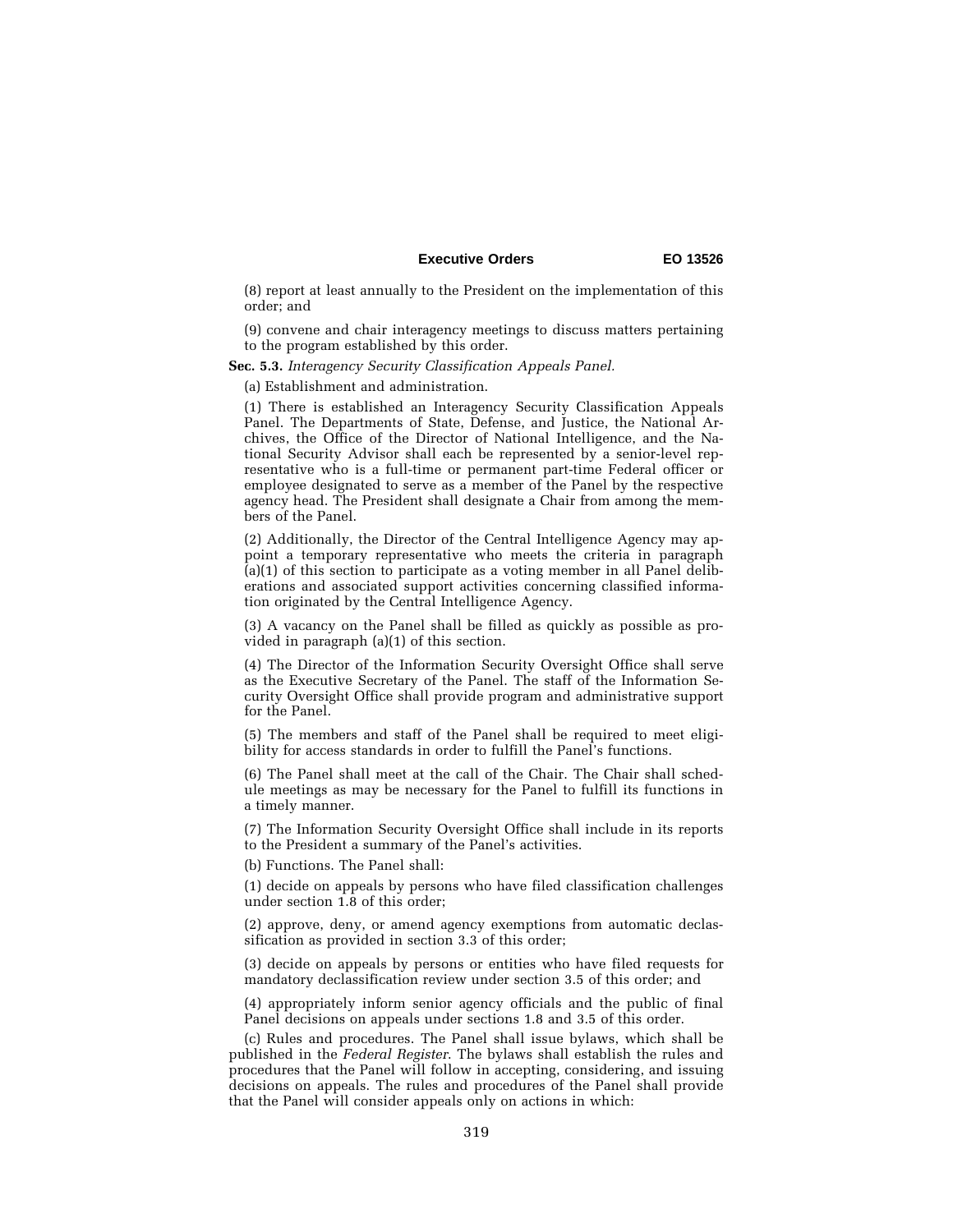(1) the appellant has exhausted his or her administrative remedies within the responsible agency;

(2) there is no current action pending on the issue within the Federal courts; and

(3) the information has not been the subject of review by the Federal courts or the Panel within the past 2 years.

(d) Agency heads shall cooperate fully with the Panel so that it can fulfill its functions in a timely and fully informed manner. The Panel shall report to the President through the National Security Advisor any instance in which it believes that an agency head is not cooperating fully with the Panel.

(e) The Panel is established for the sole purpose of advising and assisting the President in the discharge of his constitutional and discretionary authority to protect the national security of the United States. Panel decisions are committed to the discretion of the Panel, unless changed by the President.

(f) An agency head may appeal a decision of the Panel to the President through the National Security Advisor. The information shall remain classified pending a decision on the appeal.

**Sec. 5.4.** *General Responsibilities.* Heads of agencies that originate or handle classified information shall:

(a) demonstrate personal commitment and commit senior management to the successful implementation of the program established under this order;

(b) commit necessary resources to the effective implementation of the program established under this order;

(c) ensure that agency records systems are designed and maintained to optimize the appropriate sharing and safeguarding of classified information, and to facilitate its declassification under the terms of this order when it no longer meets the standards for continued classification; and

(d) designate a senior agency official to direct and administer the program, whose responsibilities shall include:

(1) overseeing the agency's program established under this order, provided an agency head may designate a separate official to oversee special access programs authorized under this order. This official shall provide a full accounting of the agency's special access programs at least annually;

(2) promulgating implementing regulations, which shall be published in the *Federal Register* to the extent that they affect members of the public;

(3) establishing and maintaining security education and training programs;

(4) establishing and maintaining an ongoing self-inspection program, which shall include the regular reviews of representative samples of the agency's original and derivative classification actions, and shall authorize appropriate agency officials to correct misclassification actions not covered by sections 1.7(c) and 1.7(d) of this order; and reporting annually to the Director of the Information Security Oversight Office on the agency's self-inspection program;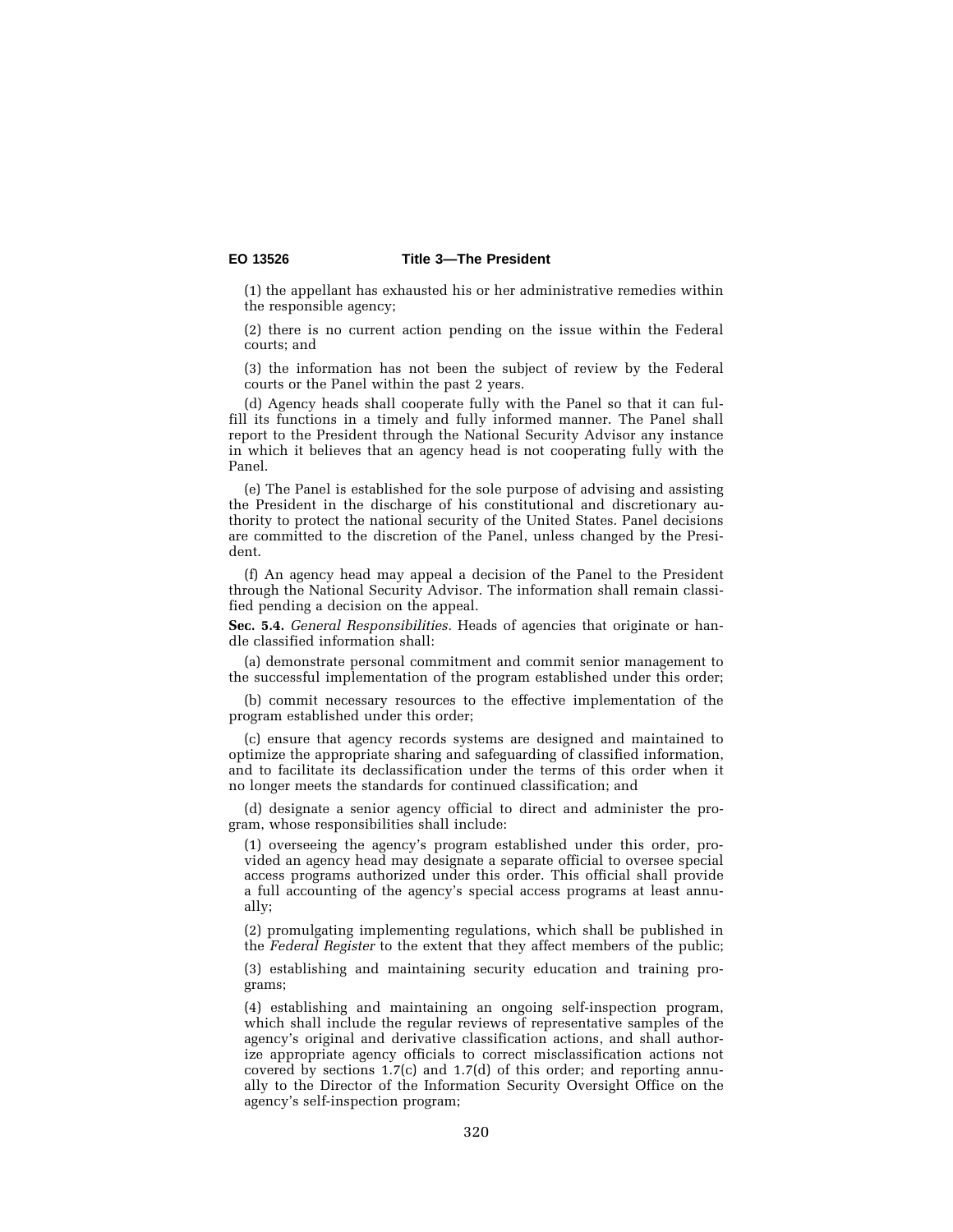(5) establishing procedures consistent with directives issued pursuant to this order to prevent unnecessary access to classified information, including procedures that:

(A) require that a need for access to classified information be established before initiating administrative clearance procedures; and

(B) ensure that the number of persons granted access to classified information meets the mission needs of the agency while also satisfying operational and security requirements and needs;

(6) developing special contingency plans for the safeguarding of classified information used in or near hostile or potentially hostile areas;

(7) ensuring that the performance contract or other system used to rate civilian or military personnel performance includes the designation and management of classified information as a critical element or item to be evaluated in the rating of:

(A) original classification authorities;

(B) security managers or security specialists; and

(C) all other personnel whose duties significantly involve the creation or handling of classified information, including personnel who regularly apply derivative classification markings;

(8) accounting for the costs associated with the implementation of this order, which shall be reported to the Director of the Information Security Oversight Office for publication;

(9) assigning in a prompt manner agency personnel to respond to any request, appeal, challenge, complaint, or suggestion arising out of this order that pertains to classified information that originated in a component of the agency that no longer exists and for which there is no clear successor in function; and

(10) establishing a secure capability to receive information, allegations, or complaints regarding over-classification or incorrect classification within the agency and to provide guidance to personnel on proper classification as needed.

**Sec. 5.5.** *Sanctions.* (a) If the Director of the Information Security Oversight Office finds that a violation of this order or its implementing directives has occurred, the Director shall make a report to the head of the agency or to the senior agency official so that corrective steps, if appropriate, may be taken.

(b) Officers and employees of the United States Government, and its contractors, licensees, certificate holders, and grantees shall be subject to appropriate sanctions if they knowingly, willfully, or negligently:

(1) disclose to unauthorized persons information properly classified under this order or predecessor orders;

(2) classify or continue the classification of information in violation of this order or any implementing directive;

(3) create or continue a special access program contrary to the requirements of this order; or

(4) contravene any other provision of this order or its implementing directives.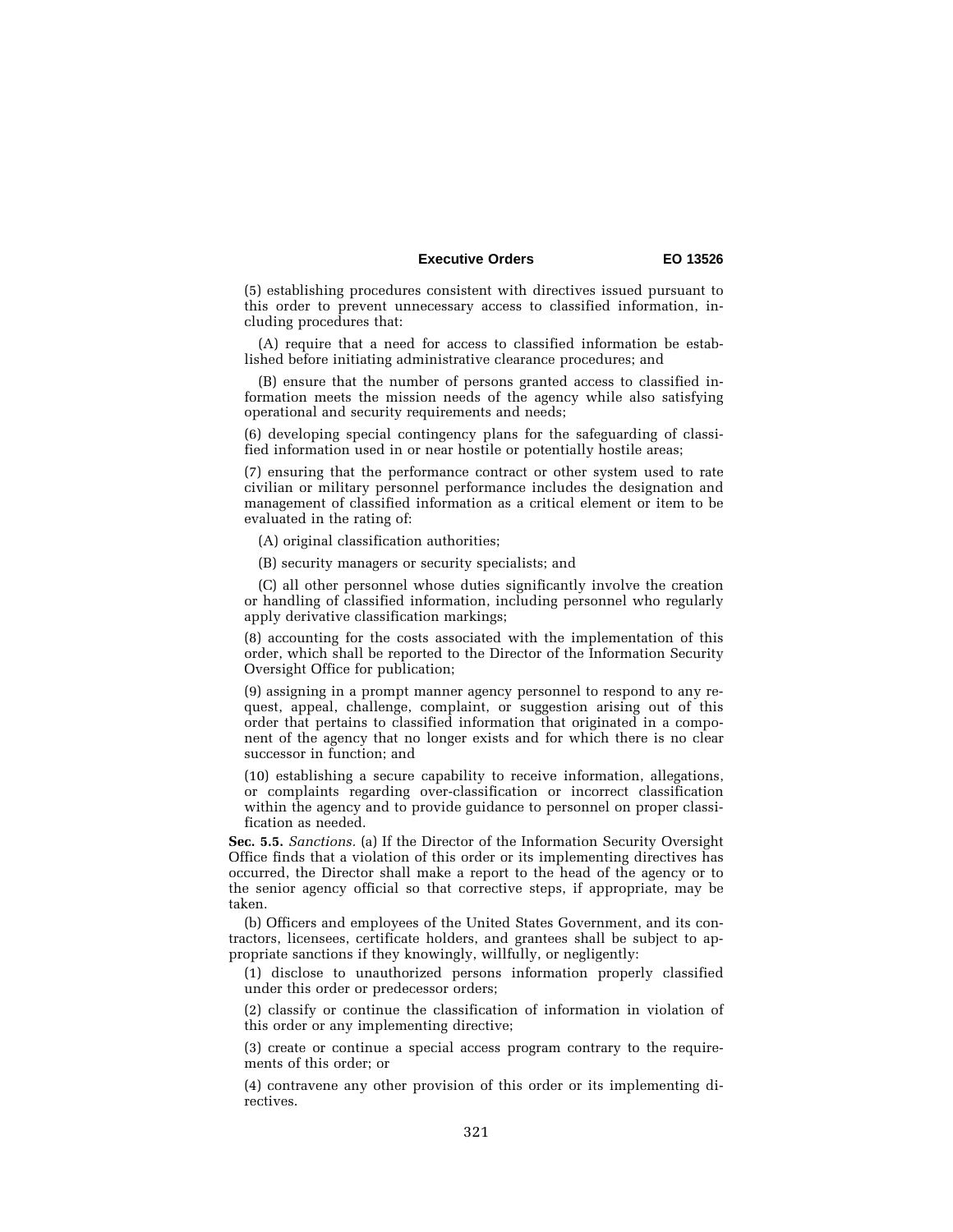(c) Sanctions may include reprimand, suspension without pay, removal, termination of classification authority, loss or denial of access to classified information, or other sanctions in accordance with applicable law and agency regulation.

(d) The agency head, senior agency official, or other supervisory official shall, at a minimum, promptly remove the classification authority of any individual who demonstrates reckless disregard or a pattern of error in applying the classification standards of this order.

(e) The agency head or senior agency official shall:

(1) take appropriate and prompt corrective action when a violation or infraction under paragraph (b) of this section occurs; and

(2) notify the Director of the Information Security Oversight Office when a violation under paragraph (b)(1), (2), or (3) of this section occurs.

# **PART 6—GENERAL PROVISIONS**

**Sec. 6.1.** *Definitions.* For purposes of this order:

(a) ''Access'' means the ability or opportunity to gain knowledge of classified information.

(b) ''Agency'' means any ''Executive agency,'' as defined in 5 U.S.C. 105; any ''Military department'' as defined in 5 U.S.C. 102; and any other entity within the executive branch that comes into the possession of classified information.

(c) ''Authorized holder'' of classified information means anyone who satisfies the conditions for access stated in section 4.1(a) of this order.

(d) ''Automated information system'' means an assembly of computer hardware, software, or firmware configured to collect, create, communicate, compute, disseminate, process, store, or control data or information.

(e) ''Automatic declassification'' means the declassification of information based solely upon:

(1) the occurrence of a specific date or event as determined by the original classification authority; or

(2) the expiration of a maximum time frame for duration of classification established under this order.

(f) ''Classification'' means the act or process by which information is determined to be classified information.

(g) ''Classification guidance'' means any instruction or source that prescribes the classification of specific information.

(h) ''Classification guide'' means a documentary form of classification guidance issued by an original classification authority that identifies the elements of information regarding a specific subject that must be classified and establishes the level and duration of classification for each such element.

(i) ''Classified national security information'' or ''classified information'' means information that has been determined pursuant to this order or any predecessor order to require protection against unauthorized disclosure and is marked to indicate its classified status when in documentary form.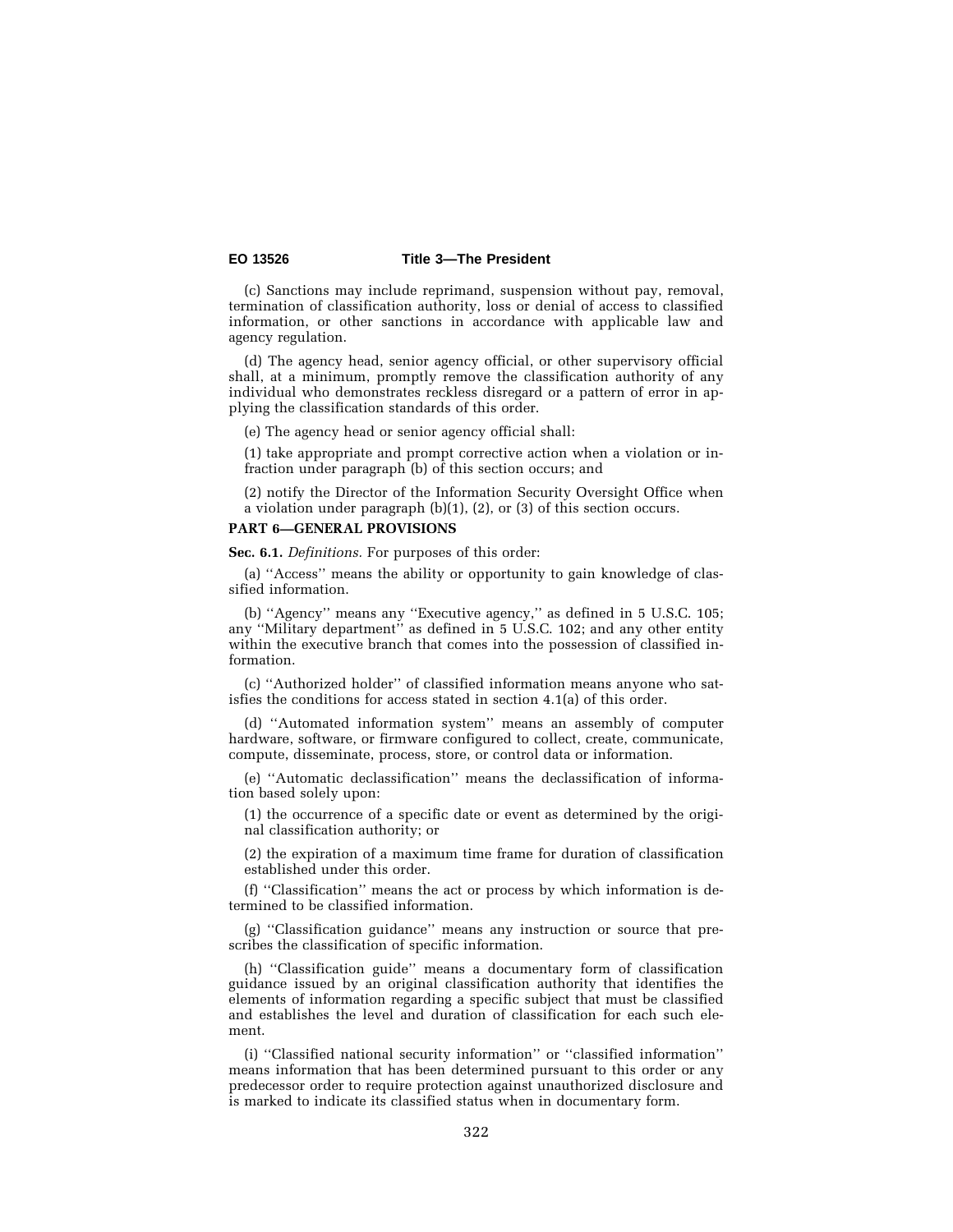(j) ''Compilation'' means an aggregation of preexisting unclassified items of information.

(k) ''Confidential source'' means any individual or organization that has provided, or that may reasonably be expected to provide, information to the United States on matters pertaining to the national security with the expectation that the information or relationship, or both, are to be held in confidence.

(l) ''Damage to the national security'' means harm to the national defense or foreign relations of the United States from the unauthorized disclosure of information, taking into consideration such aspects of the information as the sensitivity, value, utility, and provenance of that information.

(m) ''Declassification'' means the authorized change in the status of information from classified information to unclassified information.

(n) ''Declassification guide'' means written instructions issued by a declassification authority that describes the elements of information regarding a specific subject that may be declassified and the elements that must remain classified.

(o) ''Derivative classification'' means the incorporating, paraphrasing, restating, or generating in new form information that is already classified, and marking the newly developed material consistent with the classification markings that apply to the source information. Derivative classification includes the classification of information based on classification guidance. The duplication or reproduction of existing classified information is not derivative classification.

(p) ''Document'' means any recorded information, regardless of the nature of the medium or the method or circumstances of recording.

(q) ''Downgrading'' means a determination by a declassification authority that information classified and safeguarded at a specified level shall be classified and safeguarded at a lower level.

(r) ''File series'' means file units or documents arranged according to a filing system or kept together because they relate to a particular subject or function, result from the same activity, document a specific kind of transaction, take a particular physical form, or have some other relationship arising out of their creation, receipt, or use, such as restrictions on access or use.

(s) ''Foreign government information'' means:

(1) information provided to the United States Government by a foreign government or governments, an international organization of governments, or any element thereof, with the expectation that the information, the source of the information, or both, are to be held in confidence;

(2) information produced by the United States Government pursuant to or as a result of a joint arrangement with a foreign government or governments, or an international organization of governments, or any element thereof, requiring that the information, the arrangement, or both, are to be held in confidence; or

(3) information received and treated as ''foreign government information'' under the terms of a predecessor order.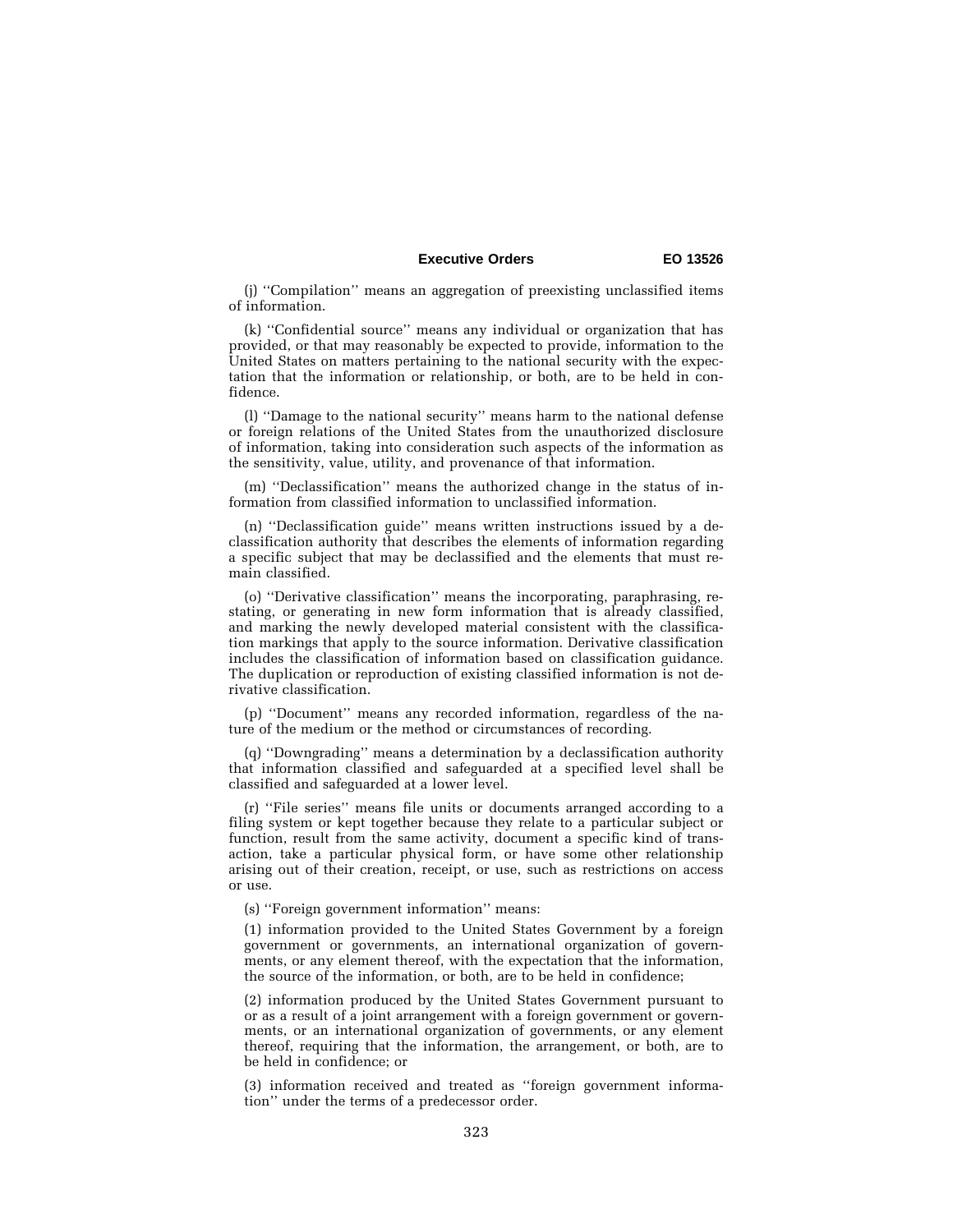(t) ''Information'' means any knowledge that can be communicated or documentary material, regardless of its physical form or characteristics, that is owned by, is produced by or for, or is under the control of the United States Government.

(u) ''Infraction'' means any knowing, willful, or negligent action contrary to the requirements of this order or its implementing directives that does not constitute a ''violation,'' as defined below.

(v) ''Integral file block'' means a distinct component of a file series, as defined in this section, that should be maintained as a separate unit in order to ensure the integrity of the records. An integral file block may consist of a set of records covering either a specific topic or a range of time, such as a Presidential administration or a 5-year retirement schedule within a specific file series that is retired from active use as a group. For purposes of automatic declassification, integral file blocks shall contain only records dated within 10 years of the oldest record in the file block.

(w) ''Integrity'' means the state that exists when information is unchanged from its source and has not been accidentally or intentionally modified, altered, or destroyed.

(x) ''Intelligence'' includes foreign intelligence and counterintelligence as defined by Executive Order 12333 of December 4, 1981, as amended, or by a successor order.

(y) ''Intelligence activities'' means all activities that elements of the Intelligence Community are authorized to conduct pursuant to law or Executive Order 12333, as amended, or a successor order.

(z) ''Intelligence Community'' means an element or agency of the U.S. Government identified in or designated pursuant to section 3(4) of the National Security Act of 1947, as amended, or section 3.5(h) of Executive Order 12333, as amended.

(aa) ''Mandatory declassification review'' means the review for declassification of classified information in response to a request for declassification that meets the requirements under section 3.5 of this order.

(bb) ''Multiple sources'' means two or more source documents, classification guides, or a combination of both.

(cc) ''National security'' means the national defense or foreign relations of the United States.

(dd) ''Need-to-know'' means a determination within the executive branch in accordance with directives issued pursuant to this order that a prospective recipient requires access to specific classified information in order to perform or assist in a lawful and authorized governmental function.

(ee) ''Network'' means a system of two or more computers that can exchange data or information.

(ff) ''Original classification'' means an initial determination that information requires, in the interest of the national security, protection against unauthorized disclosure.

(gg) ''Original classification authority'' means an individual authorized in writing, either by the President, the Vice President, or by agency heads or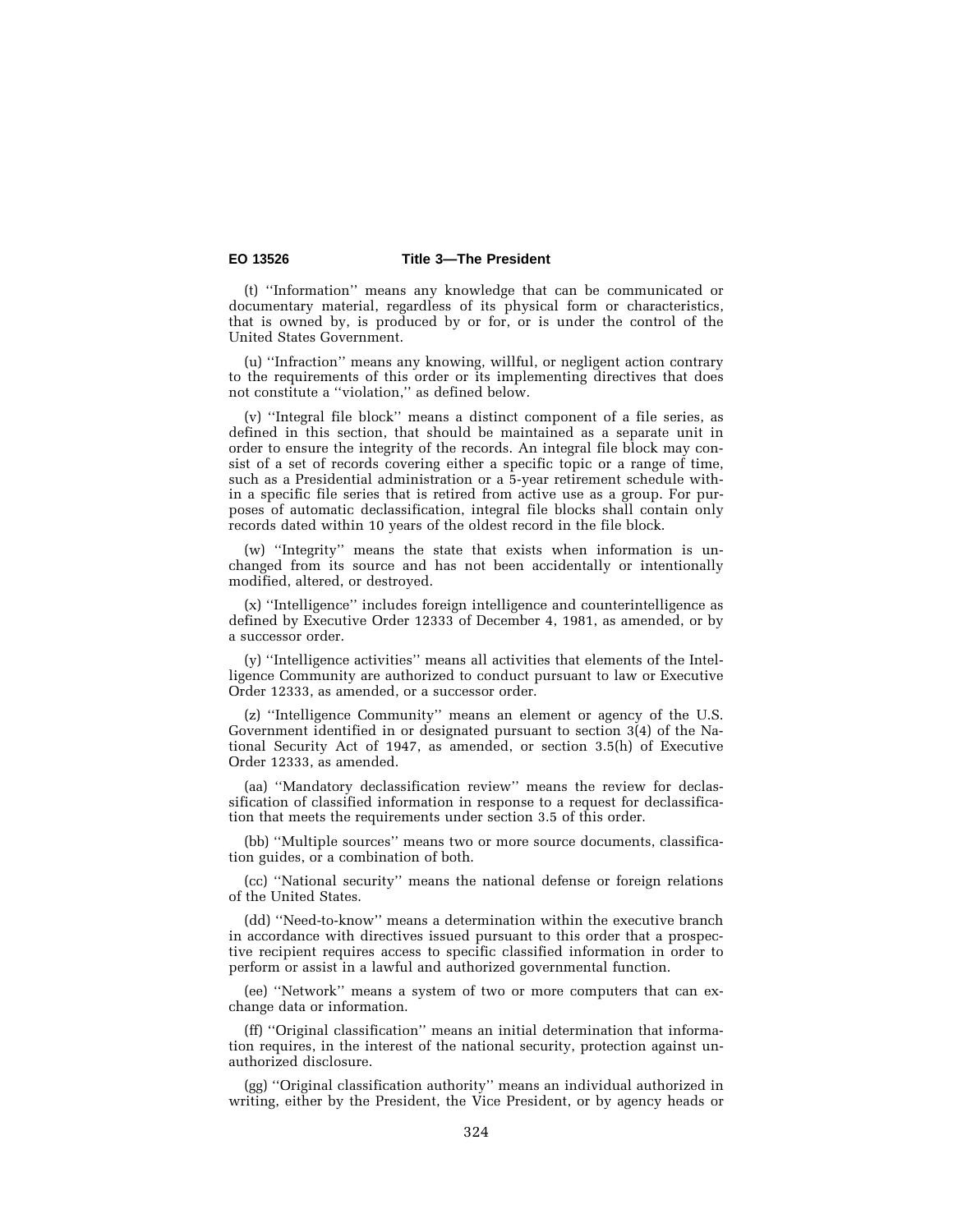other officials designated by the President, to classify information in the first instance.

(hh) ''Records'' means the records of an agency and Presidential papers or Presidential records, as those terms are defined in title 44, United States Code, including those created or maintained by a government contractor, licensee, certificate holder, or grantee that are subject to the sponsoring agency's control under the terms of the contract, license, certificate, or grant.

(ii) ''Records having permanent historical value'' means Presidential papers or Presidential records and the records of an agency that the Archivist has determined should be maintained permanently in accordance with title 44, United States Code.

(jj) ''Records management'' means the planning, controlling, directing, organizing, training, promoting, and other managerial activities involved with respect to records creation, records maintenance and use, and records disposition in order to achieve adequate and proper documentation of the policies and transactions of the Federal Government and effective and economical management of agency operations.

(kk) ''Safeguarding'' means measures and controls that are prescribed to protect classified information.

(ll) ''Self-inspection'' means the internal review and evaluation of individual agency activities and the agency as a whole with respect to the implementation of the program established under this order and its implementing directives.

(mm) ''Senior agency official'' means the official designated by the agency head under section 5.4(d) of this order to direct and administer the agency's program under which information is classified, safeguarded, and declassified.

(nn) ''Source document'' means an existing document that contains classified information that is incorporated, paraphrased, restated, or generated in new form into a new document.

(oo) ''Special access program'' means a program established for a specific class of classified information that imposes safeguarding and access requirements that exceed those normally required for information at the same classification level.

(pp) ''Systematic declassification review'' means the review for declassification of classified information contained in records that have been determined by the Archivist to have permanent historical value in accordance with title 44, United States Code.

(qq) ''Telecommunications'' means the preparation, transmission, or communication of information by electronic means.

(rr) ''Unauthorized disclosure'' means a communication or physical transfer of classified information to an unauthorized recipient.

(ss) ''U.S. entity'' includes:

(1) State, local, or tribal governments;

(2) State, local, and tribal law enforcement and firefighting entities;

(3) public health and medical entities;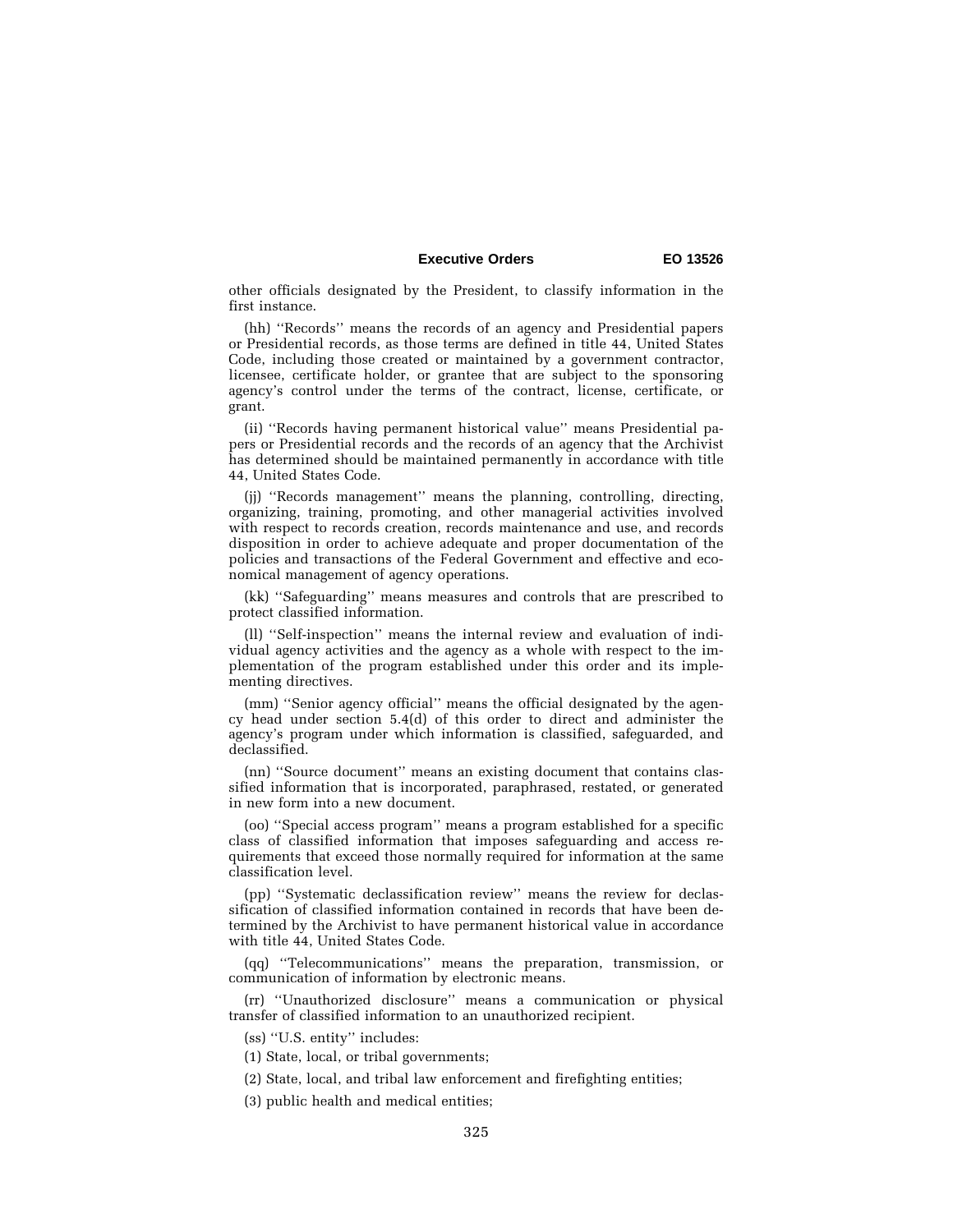(4) regional, state, local, and tribal emergency management entities, including State Adjutants General and other appropriate public safety entities; or

(5) private sector entities serving as part of the nation's Critical Infrastructure/Key Resources.

(tt) ''Violation'' means:

(1) any knowing, willful, or negligent action that could reasonably be expected to result in an unauthorized disclosure of classified information;

(2) any knowing, willful, or negligent action to classify or continue the classification of information contrary to the requirements of this order or its implementing directives; or

(3) any knowing, willful, or negligent action to create or continue a special access program contrary to the requirements of this order.

(uu) ''Weapons of mass destruction'' means any weapon of mass destruction as defined in 50 U.S.C. 1801(p).

**Sec. 6.2.** *General Provisions.* (a) Nothing in this order shall supersede any requirement made by or under the Atomic Energy Act of 1954, as amended, or the National Security Act of 1947, as amended. ''Restricted Data'' and ''Formerly Restricted Data'' shall be handled, protected, classified, downgraded, and declassified in conformity with the provisions of the Atomic Energy Act of 1954, as amended, and regulations issued under that Act.

(b) The Director of National Intelligence may, with respect to the Intelligence Community and after consultation with the heads of affected departments and agencies, issue such policy directives and guidelines as the Director of National Intelligence deems necessary to implement this order with respect to the classification and declassification of all intelligence and intelligence-related information, and for access to and dissemination of all intelligence and intelligence-related information, both in its final form and in the form when initially gathered. Procedures or other guidance issued by Intelligence Community element heads shall be in accordance with such policy directives or guidelines issued by the Director of National Intelligence. Any such policy directives or guidelines issued by the Director of National Intelligence shall be in accordance with directives issued by the Director of the Information Security Oversight Office under section 5.1(a) of this order.

(c) The Attorney General, upon request by the head of an agency or the Director of the Information Security Oversight Office, shall render an interpretation of this order with respect to any question arising in the course of its administration.

(d) Nothing in this order limits the protection afforded any information by other provisions of law, including the Constitution, Freedom of Information Act exemptions, the Privacy Act of 1974, and the National Security Act of 1947, as amended. This order is not intended to and does not create any right or benefit, substantive or procedural, enforceable at law by a party against the United States, its departments, agencies, or entities, its officers, employees, or agents, or any other person. The foregoing is in addition to the specific provisos set forth in sections 1.1(b), 3.1(c) and 5.3(e) of this order.